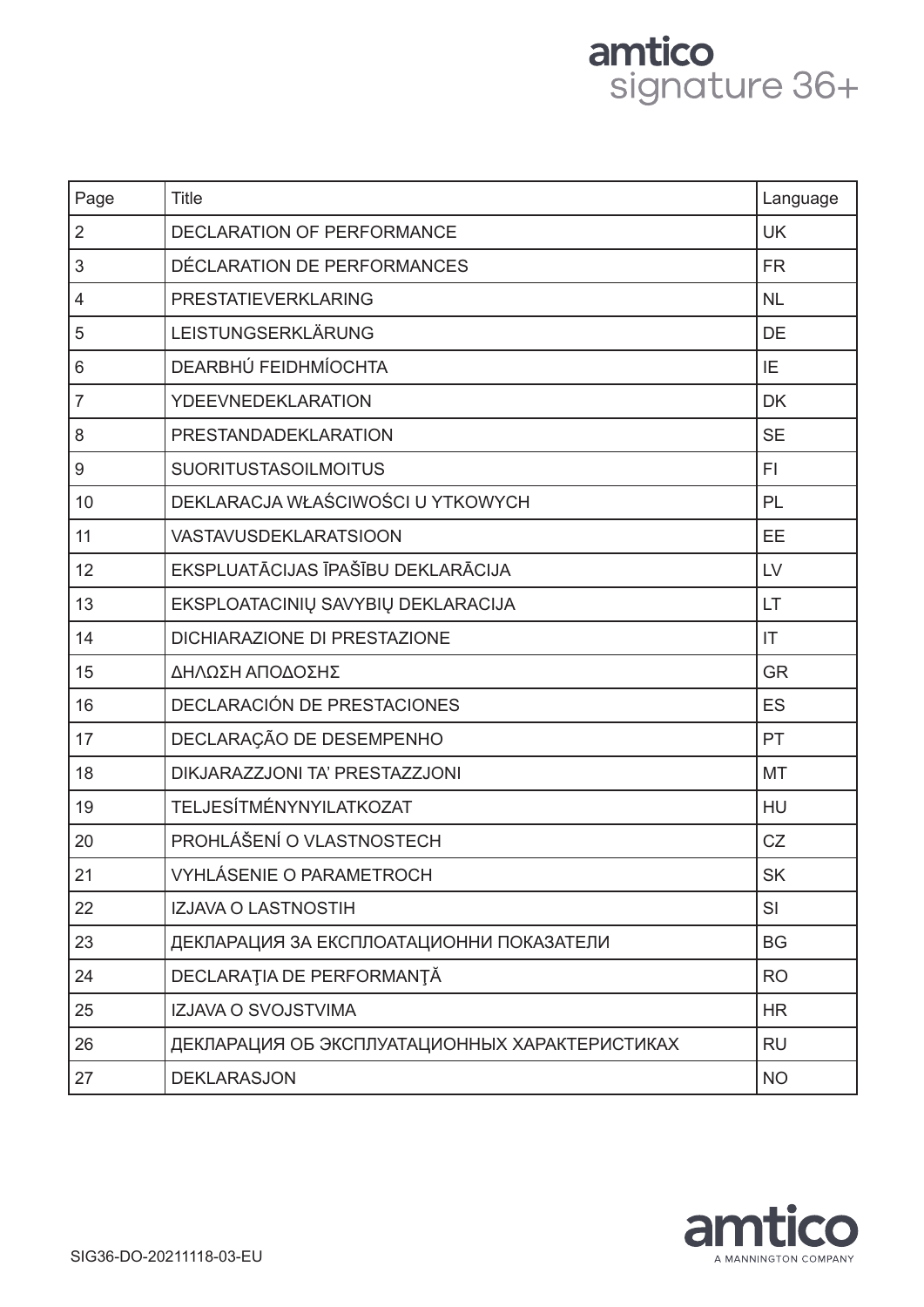| <b>LANNINGTON COMPANY</b> |
|---------------------------|

1. Unique identification code of the product-type:

CPR/AI/022 - UK

2. Type, batch or serial number or any other element allowing identification of the construction product as required pursuant to Article 11(4):

amtico signature 36+

3. Intended use or uses of the construction product, in accordance with the applicable harmonised technical specification, as foreseen by the manufacturer:

For use as floor covering in buildings (see EN 14041) according to the manufacturer's specifications.

4. Name, registered trade name or registered trade mark and contact address of the manufacturer as required pursuant to Article 11(5):

AMTICO INTERNATIONAL, KINGFIELD ROAD, COVENTRY, CV6 5AA, UK

5. Where applicable, name and contact address of the authorised representative whose mandate covers the tasks specified in Article 12(2):

Amtico International GmbH, Im Taubental 11, 41468 Neuss, Deutschland

6. System of assessment and verification of constancy of performance:

System 3

7. In case of the declaration of performance concerning a construction product covered by a harmonised standard: Name of the notified test laboratory, that has issued the certificate of conformity of the factory production control, inspection reports and calculation reports (if relevant).

EPH Dresden, NB0766 (Previously SATRA NB0321)

Notified Body **Certificate of constancy of performance** 

In case of the declaration of performance concerning a construction product for which a European Technical Assessment has been issued:

Not Applicable

9. Declared performance Essential characteristics **Essential characteristics** Performance Harmonised technical specification Essential characteristics Performance Harmonised technical specification<br>Reaction to Fire (EN 13501-1) <br> $\frac{R}{2\pi\epsilon_0}$  EN 14041: 2004/AC:2006 Reaction to Fire (EN 13501-1)<br>
Content of Pentachlorophenol (EN 14041: 2004/AC:2006<br>
EN 14041: 2004/AC:2006 Content of Pentachlorophenol EN 14041: 2004/AC:2006<br>
Formaldehyde Emissions C EN 14041: 2004/AC:2006 EN 14041: 2004/AC:2006<br>
Slip Resistance (EN 13893)<br>
Slip Resistance (EN 13893) Electrostatic Propensity (EN 1815)<br>Electrostatic Propensity (EN 1815)<br>EN 14041: 2004/AC:2006 Electrostatic Propensity (EN 1815)<br>
Thermal Resistance (EN 12664)<br>
EN 14041: 2004/AC:2006

10. The performance of the product identified in points 1 and 2 is in conformity with the declared performance in point 9. This declaration of performance is issued under the sole responsibility of the manufacturer identified in point 4 Signed for and on behalf of the manufacturer by:

Gary Wilson Technical Manager

|  |  | (name and function) |
|--|--|---------------------|
|--|--|---------------------|

Coventry, UK 31/12/2020

(name and function) (signature)

Not Applicable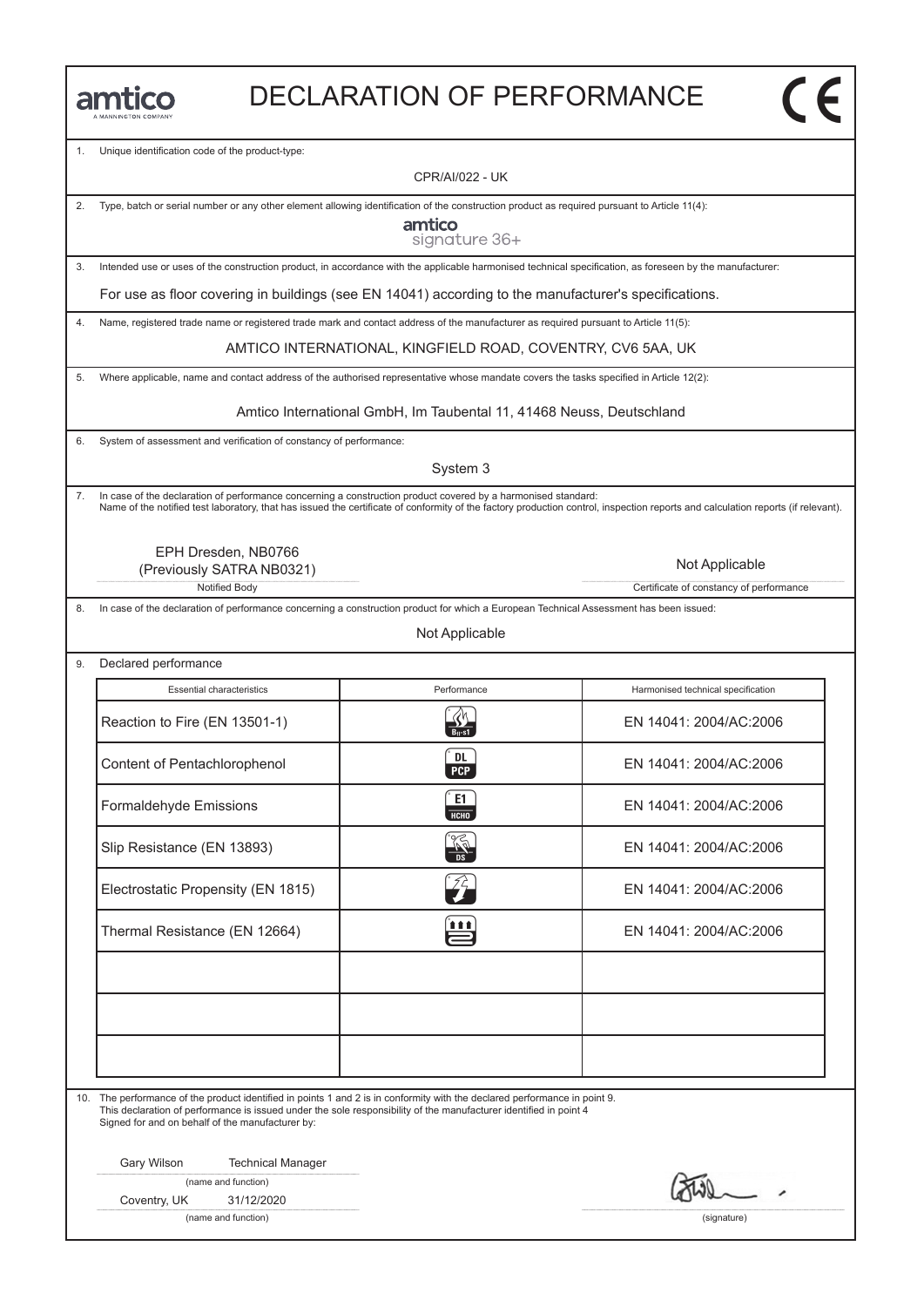1. Code d'identification unique du produit type:

CPR/AI/022 - FR

2. Numéro de type, de lot ou de série ou tout autre élément permettant l'identification du produit de construction, conformément à l'article 11, paragraphe 4:

amtico signature 36+

3. Usage ou usages prévus du produit de construction, conformément à la spécification technique harmonisée applicable, comme prévu par le fabricant:

Pour une utilisation comme revêtement de sol dans les bâtiments (voir EN 14041) selon les spécifications du fabricant.

4. Nom, raison sociale ou marque déposée et adresse de contact du fabricant, conformément à l'article 11, paragraphe 5:

AMTICO INTERNATIONAL, KINGFIELD ROAD, COVENTRY, CV6 5AA, UK

5. Le cas échéant, nom et adresse de contact du mandataire dont le mandat couvre les tâches visées à l'article 12, paragraphe 2:

Amtico International GmbH, Im Taubental 11, 41468 Neuss, Deutschland

6. Le ou les systèmes d'évaluation et de vérification de la constance des performances du produit de construction, conformément à l'annexe V:

Système 3

7. Dans le cas de la déclaration des performances concernant un produit de construction couvert par une norme harmonisée: Le nom du laboratoire d'essai notifié, qui a délivré le certificat de conformité du contrôle de production en usine, les rapports d'inspection et rapports de calcul (le cas échéant).

EPH Dresden, NB0766

Organisme notifié **Certificate of constancy of performance** Certificate of constancy of performance (Précédemment SATRA NB0321) Pas Applicable

8. Dans le cas de la déclaration des performances concernant un produit de construction pour lequel une évaluation technique européenne a été délivrée:

Pas Applicable

| Performances déclarées               |                          |                                    |  |
|--------------------------------------|--------------------------|------------------------------------|--|
| Caractéristiques essentielles        | Performances             | Harmonised technical specification |  |
| Réaction au feu (EN 13501-1)         |                          | EN 14041: 2004/AC:2006             |  |
| Teneur en pentachlorophénol          | DL.<br><b>PCP</b>        | EN 14041: 2004/AC:2006             |  |
| Émissions de formaldéhyde            | E1<br>HCHO               | EN 14041: 2004/AC:2006             |  |
| Résistance au glissement (EN 13893)  | $\frac{1}{2}$            | EN 14041: 2004/AC:2006             |  |
| Propension électrostatique (EN 1815) | $\widehat{Z}_{\bm{\mu}}$ | EN 14041: 2004/AC:2006             |  |
| Résistance thermique (EN 12664)      | 自自自                      | EN 14041: 2004/AC:2006             |  |
|                                      |                          |                                    |  |
|                                      |                          |                                    |  |
|                                      |                          |                                    |  |

10. Les performances du produit identifié aux points 1 et 2 sont conformes aux performances déclarées indiquées au point 9.

La présente déclaration des performances est établie sous la seule responsabilité du fabricant identifié au point 4. Signé pour le fabricant et en son nom par:

Gary Wilson Technical Manager

(nom et fonction)

Coventry, UK 31/12/2020

(date et lieu de délivrance) (signature)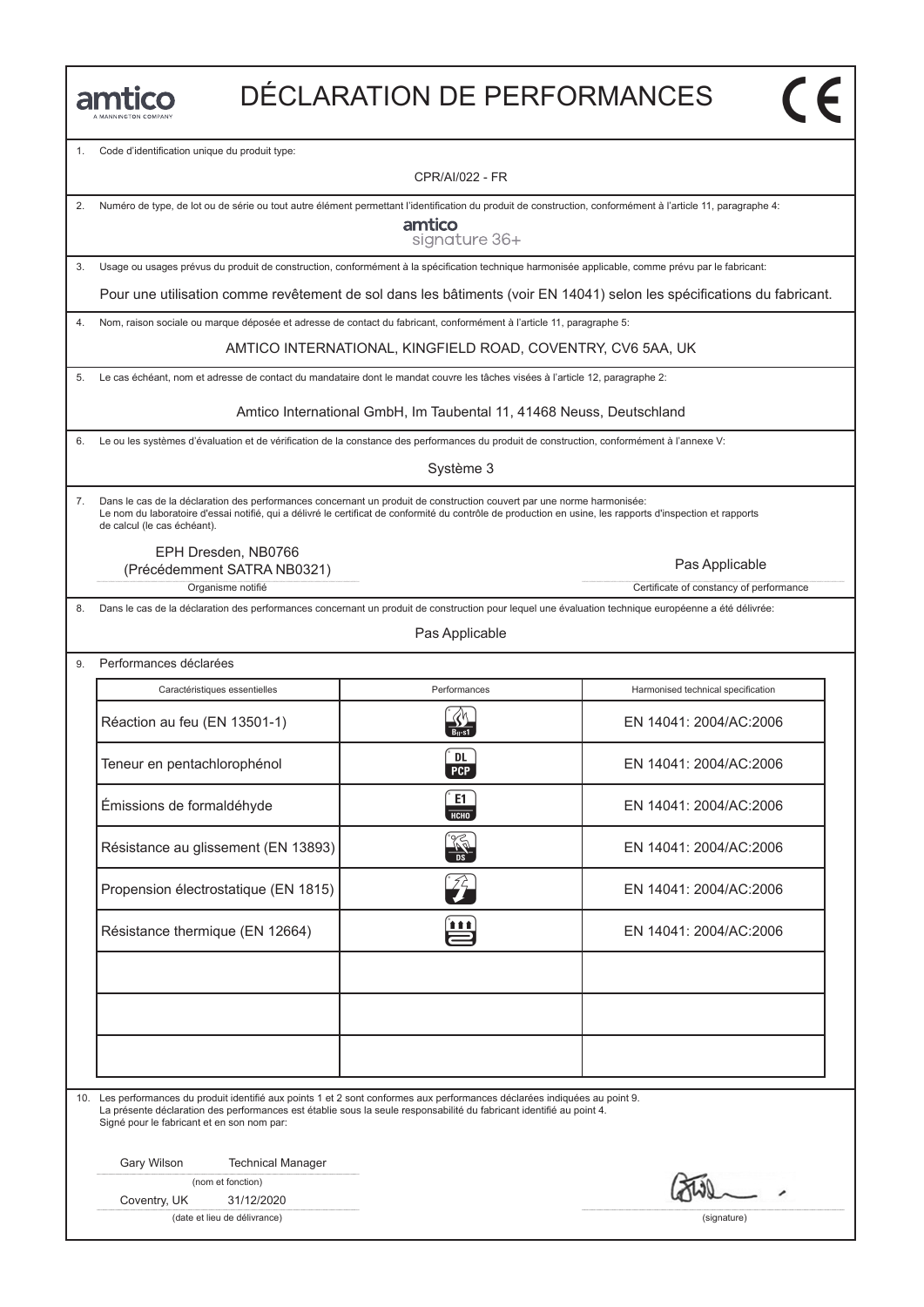#### PRESTATIEVERKLARING

Unique identification code of the product-type:

CPR/AI/022 - NL

2. Type-, partij- of serienummer, dan wel een ander identificatiemiddel voor het bouwproduct, zoals voorgeschreven in artikel 11, lid 4:

amtico signature 36+

3. Beoogde gebruiken van het bouwproduct, overeenkomstig de toepasselijke geharmoniseerde technische specificatie, zoals door de fabrikant bepaald:

Voor gebruik als vloerbekleding in gebouwen (zie EN 14041) volgens de specificaties van de fabrikant.

4. Naam, geregistreerde handelsnaam of geregistreerd handelsmerk en contactadres van de fabrikant, zoals voorgeschre ven in artikel 11, lid 5:

AMTICO INTERNATIONAL, KINGFIELD ROAD, COVENTRY, CV6 5AA, UK

5. Indien van toepassing, naam en contactadres van de gemachtigde wiens mandaat de in artikel 12, lid 2, vermelde taken bestrijkt:

Amtico International GmbH, Im Taubental 11, 41468 Neuss, Deutschland

6. Het systeem of de systemen voor de beoordeling en verificatie van de prestatiebestendigheid van het bouwproduct, vermeld in bijlage V:

Systeem 3

7. Indien de prestatieverklaring betrekking heeft op een bouwproduct dat onder een geharmoniseerde norm valt: Naam van de aangemelde testlaboratorium, dat het certificaat van overeenstemming van de productiecontrole in de fabriek, inspectierapporten en berekening rapporten (indien relevant) heeft uitgegeven.

EPH Dresden, NB0766 (Eerder SATRA NB0321)

Aangemelde instantie certificaat van prestatiebestendigheid

8. Indien de prestatieverklaring betrekking heeft op een bouwproduct waarvoor een Europese technische beoordeling is afgegeven:

#### Niet Van Toepassing

9. Aangegeven prestatie

| Essentiële kenmerken               | Prestaties        | Geharmoniseerde technische specificaties |
|------------------------------------|-------------------|------------------------------------------|
| Reactie bij brand (EN 13501-1)     |                   | EN 14041: 2004/AC:2006                   |
| Gehalte pentachloorfenol           | DL.<br><b>PCP</b> | EN 14041: 2004/AC:2006                   |
| Uitstoot van formaldehyde          | E1<br>HT          | EN 14041: 2004/AC:2006                   |
| Slipweerstand (EN 13893)           |                   | EN 14041: 2004/AC:2006                   |
| Elektrostatische neiging (EN 1815) | ŹÈ                | EN 14041: 2004/AC:2006                   |
| Thermische weerstand (EN 12664)    | î î î             | EN 14041: 2004/AC:2006                   |
|                                    |                   |                                          |
|                                    |                   |                                          |
|                                    |                   |                                          |

10. De prestaties van het in de punten 1 en 2 omschreven product zijn conform de in punt 9 aangegeven prestaties. Deze prestatieverklaring wordt verstrekt onder de exclusieve verantwoordelijkheid van de in punt 4 vermelde fabrikant: Ondertekend voor en namens de fabrikant door:

Gary Wilson Technical Manager

|  |  | (naam en functie) |
|--|--|-------------------|
|--|--|-------------------|

Coventry, UK 31/12/2020

(plaats en datum van afgifte) (handtekening)

Niet Van Toepassing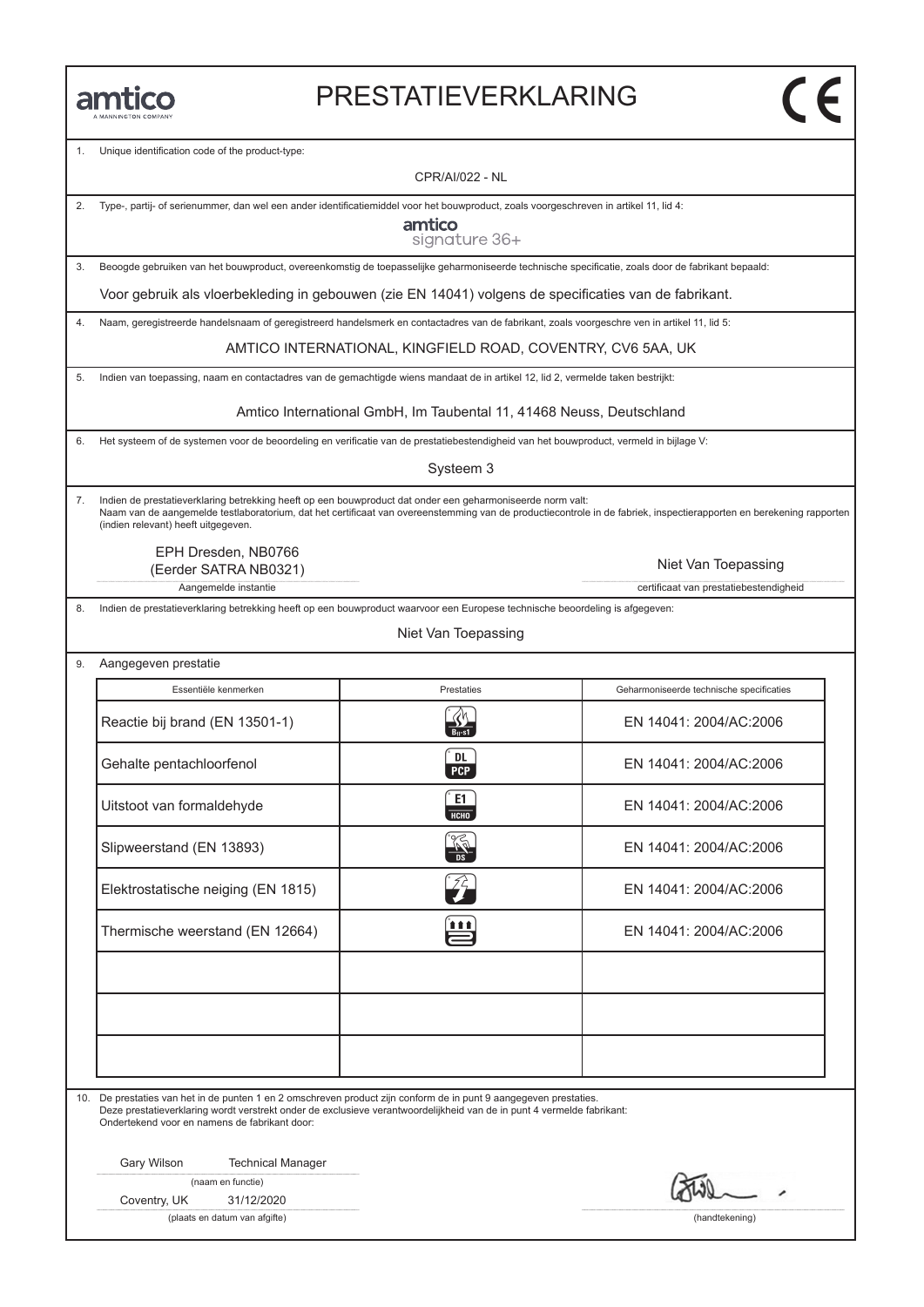# LEISTUNGSERKLÄRUNG

| 1. | Eindeutiger Kenncode des Produkttyps:                                                                                                                                                                                                                                                                                                                                            |                                                                      |                                      |  |
|----|----------------------------------------------------------------------------------------------------------------------------------------------------------------------------------------------------------------------------------------------------------------------------------------------------------------------------------------------------------------------------------|----------------------------------------------------------------------|--------------------------------------|--|
|    |                                                                                                                                                                                                                                                                                                                                                                                  | CPR/AI/022 - DE                                                      |                                      |  |
| 2. | Typen-, Chargen- oder Seriennummer oder ein anderes Kennzeichen zur Identifikation des Bauprodukts gemäß Artikel 11 Absatz 4:<br>amtico<br>signature 36+                                                                                                                                                                                                                         |                                                                      |                                      |  |
| 3. | Vom Hersteller vorgesehener Verwendungszweck oder vorgesehene Verwendungszwecke des Bauprodukts gemäß der anwendbaren harmonisierten<br>technischen Spezifikation:                                                                                                                                                                                                               |                                                                      |                                      |  |
|    | Zur Nutzung als Bodenbelag in Gebäuden (siehe EN 14041) gemäß den Spezifikationen des Herstellers.                                                                                                                                                                                                                                                                               |                                                                      |                                      |  |
| 4. | Name, eingetragener Handelsname oder eingetragene Marke und Kontaktanschrift des Herstellers gemäß Artikel 11 Absatz 5:                                                                                                                                                                                                                                                          |                                                                      |                                      |  |
|    |                                                                                                                                                                                                                                                                                                                                                                                  | AMTICO INTERNATIONAL, KINGFIELD ROAD, COVENTRY, CV6 5AA, UK          |                                      |  |
| 5. | Gegebenenfalls Name und Kontaktanschrift des Bevollmächtigten, der mit den Aufgaben gemäß Artikel 12 Absatz 2 beauftragt ist:                                                                                                                                                                                                                                                    |                                                                      |                                      |  |
|    |                                                                                                                                                                                                                                                                                                                                                                                  | Amtico International GmbH, Im Taubental 11, 41468 Neuss, Deutschland |                                      |  |
| 6. | System oder Systeme zur Bewertung und Überprüfung der Leistungsbeständigkeit des Bauprodukts gemäß Anhang V:                                                                                                                                                                                                                                                                     |                                                                      |                                      |  |
|    |                                                                                                                                                                                                                                                                                                                                                                                  | System 3                                                             |                                      |  |
| 7. | Im Falle der Leistungserklärung, die ein Bauprodukt betrifft, das von einer harmonisierten Norm erfasst wird:<br>Name des Prüflabors, das die Konformitätsbescheiigungt der werkseigenen Produktionskontrolle, Prüfberichte und Berechnungsberichte (soweit relevant)<br>ausgestellt hat.                                                                                        |                                                                      |                                      |  |
|    | EPH Dresden, NB0766<br>(Zuvor SATRA NB0321)                                                                                                                                                                                                                                                                                                                                      |                                                                      | Nicht Zutreffend                     |  |
|    | Notifizierte Stelle                                                                                                                                                                                                                                                                                                                                                              |                                                                      | Leistungsbeständigkeitsbescheinigung |  |
| 8. | Im Falle der Leistungserklärung, die ein Bauprodukt betrifft, für das eine Europäische Technische Bewertung aus gestellt worden ist:                                                                                                                                                                                                                                             |                                                                      |                                      |  |
|    |                                                                                                                                                                                                                                                                                                                                                                                  | Nicht Zutreffend                                                     |                                      |  |
| 9. | Erklärte Leistungen                                                                                                                                                                                                                                                                                                                                                              |                                                                      |                                      |  |
|    | Wesentliche Merkmale                                                                                                                                                                                                                                                                                                                                                             | Leistung                                                             | Harmonisierte techn. Spezifikation   |  |
|    | Brandverhalten (EN 13501-1)                                                                                                                                                                                                                                                                                                                                                      |                                                                      | EN 14041: 2004/AC:2006               |  |
|    | Gehalt an Pentachlorphenol                                                                                                                                                                                                                                                                                                                                                       | DL<br><b>PCP</b>                                                     | EN 14041: 2004/AC:2006               |  |
|    | Formaldehydemissionen                                                                                                                                                                                                                                                                                                                                                            | E1<br>НСНО                                                           | EN 14041: 2004/AC:2006               |  |
|    | Rutschhemmung (EN 13893)                                                                                                                                                                                                                                                                                                                                                         | °%<br><b>DS</b>                                                      | EN 14041: 2004/AC:2006               |  |
|    | Elektrostatische Neigung (EN 1815)                                                                                                                                                                                                                                                                                                                                               | ŹŻ,                                                                  | EN 14041: 2004/AC:2006               |  |
|    | Wärmewiderstand (EN 12664)                                                                                                                                                                                                                                                                                                                                                       | 自自自                                                                  | EN 14041: 2004/AC:2006               |  |
|    |                                                                                                                                                                                                                                                                                                                                                                                  |                                                                      |                                      |  |
|    |                                                                                                                                                                                                                                                                                                                                                                                  |                                                                      |                                      |  |
|    |                                                                                                                                                                                                                                                                                                                                                                                  |                                                                      |                                      |  |
|    |                                                                                                                                                                                                                                                                                                                                                                                  |                                                                      |                                      |  |
|    | 10. Die Leistung des Produkts/der Produkte gemäß den Nummern 1 und 2 entspricht der erklärten Leistung nach Nummer 9.<br>Verantwortlich für die Erstellung dieser Leistungserklärung ist allein der Hersteller oder der Bevollmächtigte gemäß Nummer 4 oder 5.<br>Unterzeichnet für den Hersteller oder Bevollmächtigten und im Namen des Herstellers oder Bevollmächtigten von: |                                                                      |                                      |  |
|    | Gary Wilson<br><b>Technical Manager</b>                                                                                                                                                                                                                                                                                                                                          |                                                                      |                                      |  |
|    | (Name und Funktion)<br>31/12/2020<br>Coventry, UK                                                                                                                                                                                                                                                                                                                                |                                                                      |                                      |  |
|    | (Datum und Ort)                                                                                                                                                                                                                                                                                                                                                                  |                                                                      | (Unterschrift)                       |  |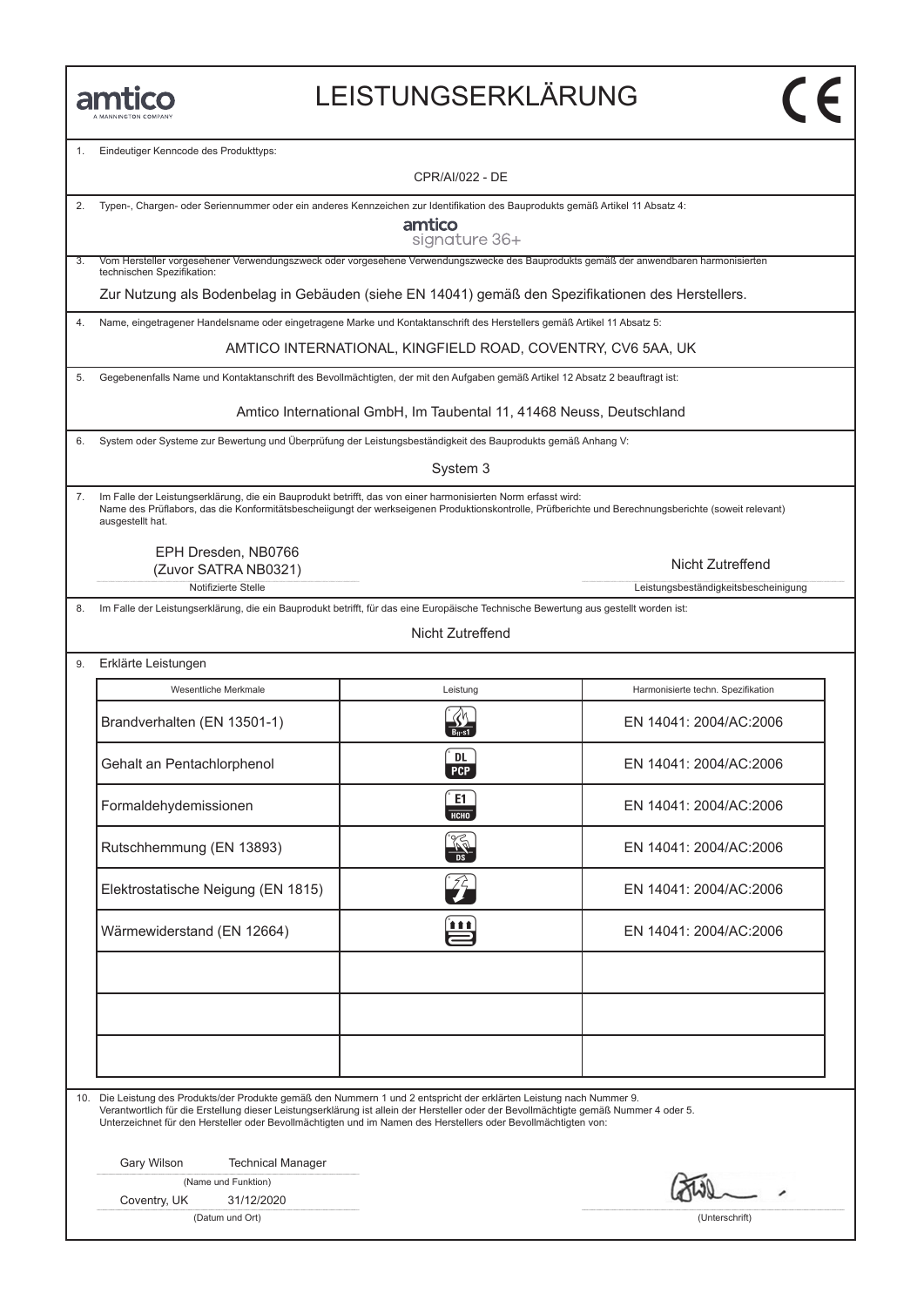# DEARBHÚ FEIDHMÍOCHTA

1. Cód uathúil aitheantais an chineáil táirge:

CPR/AI/022 - IE

| 2. | Uimhir chineáil, baiscuimhir nó uimhir sraithe nó aon eilimint eile lena bhféadfar táirge foirgníochta a shainaithint, mar a cheanglaítear faoi Airteagal 11(4):                                                                                                                                                             |                                                                                                                                                  |                                            |  |  |
|----|------------------------------------------------------------------------------------------------------------------------------------------------------------------------------------------------------------------------------------------------------------------------------------------------------------------------------|--------------------------------------------------------------------------------------------------------------------------------------------------|--------------------------------------------|--|--|
|    | amtico<br>signature 36+                                                                                                                                                                                                                                                                                                      |                                                                                                                                                  |                                            |  |  |
| 3. | An úsáid nó na húsáidí atá beartaithe don táirge foirgníochta, i gcomhréir leis an tsonraíocht theicniúil chomhchuibhithe is infheidhme, de réir mar a                                                                                                                                                                       |                                                                                                                                                  |                                            |  |  |
|    | shamhlaíonn an monaróir:<br>Le húsáid mar chlúdaigh urláir i bhfoirgnimh (féach GA 14,041) de réir shonraíochtaí an mhonaróra.                                                                                                                                                                                               |                                                                                                                                                  |                                            |  |  |
| 4. | Ainm, trádainm cláraithe nó trádmharc cláraithe agus seoladh an mhonaróra, mar a cheanglaítear faoi Airteagal 11(5):                                                                                                                                                                                                         |                                                                                                                                                  |                                            |  |  |
|    |                                                                                                                                                                                                                                                                                                                              | AMTICO INTERNATIONAL, KINGFIELD ROAD, COVENTRY, CV6 5AA, UK                                                                                      |                                            |  |  |
|    |                                                                                                                                                                                                                                                                                                                              |                                                                                                                                                  |                                            |  |  |
| 5. |                                                                                                                                                                                                                                                                                                                              | I gcás inarb infheidhme, ainm agus seoladh teagmhála an ionadaí údaraithe a gcumhdaíonn a shainordú na cúraimí a shonraítear in Airteagal 12(2): |                                            |  |  |
|    |                                                                                                                                                                                                                                                                                                                              | Amtico International GmbH, Im Taubental 11, 41468 Neuss, Deutschland                                                                             |                                            |  |  |
| 6. | Córas nó córais measúnaithe agus fíoraithe seasmhachta feidhmíochta an táirge foirgníochta mar atá leagtha amach in Iarscríbhinn V:                                                                                                                                                                                          |                                                                                                                                                  |                                            |  |  |
|    |                                                                                                                                                                                                                                                                                                                              | Córas 3                                                                                                                                          |                                            |  |  |
| 7. | I gcás ina mbaineann an dearbhú feidhmíochta le táirge foirgníochta a chumhdaítear le caighdeán comhchuibhithe:<br>Ainm na saotharlainne tástála dá dtugtar fógra, go bhfuil d'eisigh an teastas comhlíonta i gcomhair rialú táirgeachta sa mhonarcha, tuarascálacha cigireachta<br>agus tuarascálacha ríomh (más ábhartha). |                                                                                                                                                  |                                            |  |  |
|    | EPH Dresden, NB0766                                                                                                                                                                                                                                                                                                          |                                                                                                                                                  | Ní bhaineann le hábhar                     |  |  |
|    | (Roimhe seo SATRA NB0321)<br>comhlacht dá dtugtar fógra                                                                                                                                                                                                                                                                      |                                                                                                                                                  | deimhniú maidir le seasmhacht feidhmíochta |  |  |
| 8. | I gcás ina mbaineann an dearbhú feidhmíochta le táirge foirgníochta ar eisíodh Measúnú Teicniúil Eorpach ina leith:                                                                                                                                                                                                          |                                                                                                                                                  |                                            |  |  |
|    |                                                                                                                                                                                                                                                                                                                              | Ní bhaineann le hábhar                                                                                                                           |                                            |  |  |
| 9. | An fheidhmíocht dhearbhaithe                                                                                                                                                                                                                                                                                                 |                                                                                                                                                  |                                            |  |  |
|    |                                                                                                                                                                                                                                                                                                                              |                                                                                                                                                  |                                            |  |  |
|    | Saintréithe sár-riachtanacha                                                                                                                                                                                                                                                                                                 | Performance                                                                                                                                      | Sonraíocht theicniúil chomhchuibhithe      |  |  |
|    | Imoibriú le tine (EN 13501-1)                                                                                                                                                                                                                                                                                                | $B_{11}$ -s1                                                                                                                                     | EN 14041: 2004/AC:2006                     |  |  |
|    | Ábhar Peinteaclóraifeanól                                                                                                                                                                                                                                                                                                    | DL<br><b>PCP</b>                                                                                                                                 | EN 14041: 2004/AC:2006                     |  |  |
|    | Astuithe Formaldehyd                                                                                                                                                                                                                                                                                                         | E1<br>НСНО                                                                                                                                       | EN 14041: 2004/AC:2006                     |  |  |
|    | Slip friotaíocht (EN 13893)                                                                                                                                                                                                                                                                                                  |                                                                                                                                                  | EN 14041: 2004/AC:2006                     |  |  |
|    | Claonadh Leictreastatach (EN 1815)                                                                                                                                                                                                                                                                                           |                                                                                                                                                  | EN 14041: 2004/AC:2006                     |  |  |
|    | Friotaíocht Teirmeach (EN 12664)                                                                                                                                                                                                                                                                                             | 自自自                                                                                                                                              | EN 14041: 2004/AC:2006                     |  |  |
|    |                                                                                                                                                                                                                                                                                                                              |                                                                                                                                                  |                                            |  |  |
|    |                                                                                                                                                                                                                                                                                                                              |                                                                                                                                                  |                                            |  |  |
|    |                                                                                                                                                                                                                                                                                                                              |                                                                                                                                                  |                                            |  |  |
|    |                                                                                                                                                                                                                                                                                                                              |                                                                                                                                                  |                                            |  |  |
|    | 10. Tá feidhmíocht an táirge a shainaithnítear i bpointe 1 agus i bpointe 2 i gcomhréir leis an bhfeidhmíocht dhearb haithe i bpointe 9.<br>Is faoi fhreagracht an mhonaróra a shainaithnítear i bpointe 4 amháin a eisítear an dearbhú feidhmíochta seo.<br>Arna shíniú le haghaidh an mhonaróra agus thar a cheann ag:     |                                                                                                                                                  |                                            |  |  |
|    | Gary Wilson<br><b>Technical Manager</b>                                                                                                                                                                                                                                                                                      |                                                                                                                                                  |                                            |  |  |
|    | (ainm agus feidhm)                                                                                                                                                                                                                                                                                                           |                                                                                                                                                  |                                            |  |  |
|    | Coventry, UK<br>31/12/2020                                                                                                                                                                                                                                                                                                   |                                                                                                                                                  |                                            |  |  |
|    | (áit agus dáta eisiúna)<br>(síniú)                                                                                                                                                                                                                                                                                           |                                                                                                                                                  |                                            |  |  |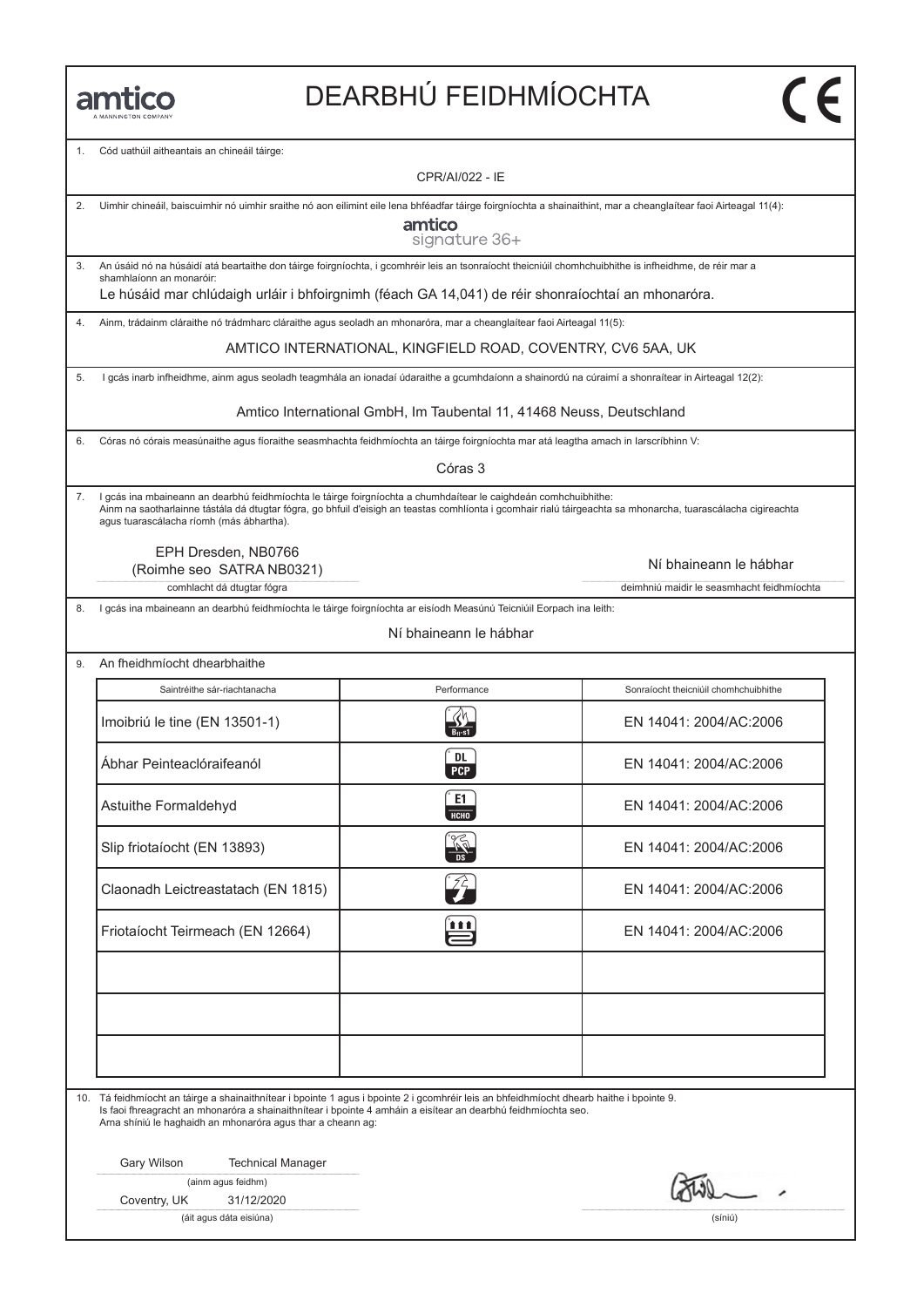#### YDEEVNEDEKLARATION

| 1. | Varetypens unikke identifikationskode:<br>CPR/AI/022 - DK                                                                                                                                                                                                                               |                                                                      |                                          |  |
|----|-----------------------------------------------------------------------------------------------------------------------------------------------------------------------------------------------------------------------------------------------------------------------------------------|----------------------------------------------------------------------|------------------------------------------|--|
|    |                                                                                                                                                                                                                                                                                         |                                                                      |                                          |  |
| 2. | Type-, parti- eller serienummer eller en anden form for angivelse, ved hjælp af hvilken byggevaren kan identificeres som krævet i henhold til artikel 11, stk. 4:<br>amtico<br>signature 36+                                                                                            |                                                                      |                                          |  |
| 3. | Byggevarens tilsigtede anvendelse eller anvendelser i overensstemmelse med den gældende harmoniserede tekniske specifikation som påtænkt af fabrikanten:                                                                                                                                |                                                                      |                                          |  |
|    | Til brug som gulvbelægning i bygninger (se EN 14041) i henhold til producentens specifikationer.                                                                                                                                                                                        |                                                                      |                                          |  |
| 4. | Fabrikantens navn, registrerede firmabetegnelse eller registrerede varemærke og kontaktadresse som krævet i henhold til artikel 11, stk. 5:                                                                                                                                             |                                                                      |                                          |  |
|    |                                                                                                                                                                                                                                                                                         | AMTICO INTERNATIONAL, KINGFIELD ROAD, COVENTRY, CV6 5AA, UK          |                                          |  |
| 5. | I givet fald navn og kontaktadresse på den bemyndigede repræsentant, hvis mandat omfatter opgaverne i artikel 12, stk. 2:                                                                                                                                                               |                                                                      |                                          |  |
|    |                                                                                                                                                                                                                                                                                         | Amtico International GmbH, Im Taubental 11, 41468 Neuss, Deutschland |                                          |  |
| 6. | Systemet eller systemerne til vurdering og kontrol af konstansen af byggevarens ydeevne, jf. bilag V:                                                                                                                                                                                   |                                                                      |                                          |  |
|    |                                                                                                                                                                                                                                                                                         | System 3                                                             |                                          |  |
| 7. | Hvis ydeevnedeklarationen vedrører en byggevare, der er omfattet af en harmoniseret standard:<br>Navn på den anmeldte testlaboratorium, der har udstedt overensstemmelsesattest for fabrikkens egen produktionskontrol, inspektionsrapporter og beregning<br>rapporter (hvis relevant). |                                                                      |                                          |  |
|    | EPH Dresden, NB0766<br>(Tidligere SATRA NB0321)                                                                                                                                                                                                                                         |                                                                      | Ikke Anvendelig                          |  |
|    | bemyndiget organ                                                                                                                                                                                                                                                                        |                                                                      | attest for byggevarens ydeevnes konstans |  |
| 8. | Hvis ydeevnedeklarationen vedrører en byggevare, for hvilken der er udstedt en europæisk teknisk vurdering:                                                                                                                                                                             | Ikke Anvendelig                                                      |                                          |  |
| 9. | Deklareret ydeevne                                                                                                                                                                                                                                                                      |                                                                      |                                          |  |
|    | Væsentlige egenskaber                                                                                                                                                                                                                                                                   | Ydeevne                                                              | Harmoniserede tekniske specifikationer   |  |
|    | Brandklasse (EN 13501-1)                                                                                                                                                                                                                                                                | $B_{11}$ -s1                                                         | EN 14041: 2004/AC:2006                   |  |
|    | Indholdet af pentachlorphenol                                                                                                                                                                                                                                                           | DL<br><b>PCP</b>                                                     | EN 14041: 2004/AC:2006                   |  |
|    | formaldehydemissionen                                                                                                                                                                                                                                                                   | E1.<br><b>HCHO</b>                                                   | EN 14041: 2004/AC:2006                   |  |
|    | Skridsikkerhed (EN 13893)                                                                                                                                                                                                                                                               |                                                                      | EN 14041: 2004/AC:2006                   |  |
|    | Elektrostatisk tilbøjelighed (EN 1815)                                                                                                                                                                                                                                                  |                                                                      | EN 14041: 2004/AC:2006                   |  |
|    | Termisk modstand (EN 12664)                                                                                                                                                                                                                                                             | 111                                                                  | EN 14041: 2004/AC:2006                   |  |
|    |                                                                                                                                                                                                                                                                                         |                                                                      |                                          |  |
|    | 10. Ydeevnen for den byggevare, der er anført i punkt 1 og 2, er i overensstemmelse med den deklarerede ydeevne i punkt 9.<br>Denne ydeevnedeklaration udstedes på eneansvar af den fabrikant, der er anført i punkt 4.<br>Underskrevet for fabrikanten og på dennes vegne af:          |                                                                      |                                          |  |
|    | Gary Wilson<br><b>Technical Manager</b><br>(navn og stilling)                                                                                                                                                                                                                           |                                                                      |                                          |  |
|    | Coventry, UK<br>31/12/2020                                                                                                                                                                                                                                                              |                                                                      |                                          |  |
|    | (sted og dato)                                                                                                                                                                                                                                                                          |                                                                      | (underskrift)                            |  |
|    |                                                                                                                                                                                                                                                                                         |                                                                      |                                          |  |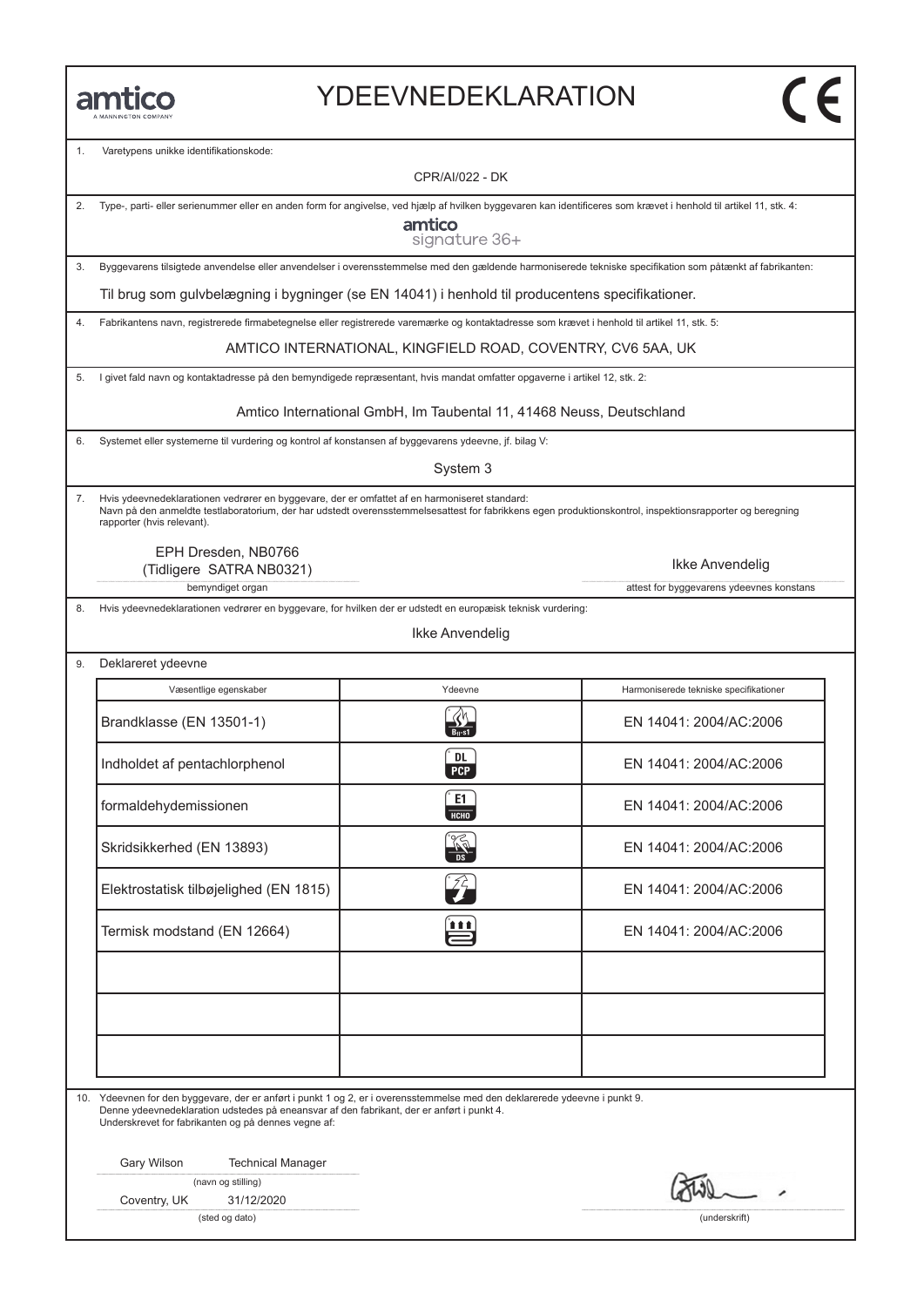#### PRESTANDADEKLARATION

Produkttypens unika identifikationskod:

CPR/AI/022 - SE

|  |  | 2. Typ-, parti- eller serienummer eller någon annan beteckning som möjliggör identifiering av byggprodukter i enlighet med artikel 11.4: |
|--|--|------------------------------------------------------------------------------------------------------------------------------------------|
|  |  |                                                                                                                                          |
|  |  |                                                                                                                                          |

amtico signature 36+

3. Byggproduktens avsedda användning eller användningar i enlighet med den tillämpliga, harmoniserade tekniska specifikationen, såsom förutsett av tillverkaren:

För användning som golvbeläggning i byggnader (se EN 14041) enligt tillverkarens specifikationer.

4. Tillverkarens namn, registrerade företagsnamn eller registrerade varumärke samt kontaktadress enligt vad som krävs i artikel 11.5:

AMTICO INTERNATIONAL, KINGFIELD ROAD, COVENTRY, CV6 5AA, UK

5. I tillämpliga fall namn och kontaktadress för tillverkarens representant vars mandat omfattar de uppgifter som anges i artikel 12.2:

Amtico International GmbH, Im Taubental 11, 41468 Neuss, Deutschland

6. Systemet eller systemen för bedömning och fortlöpande kontroll av byggproduktens prestanda enligt bilaga V:

System 3

7. För det fall att prestandadeklarationen avser en byggprodukt som omfattas av en harmoniserad standard: Namn på det anmälda testlaboratorium, som har utfärdat ett intyg om överensstämmelse i fabrik, inspektionsrapporter och rapporter beräkning (om relevant).

EPH Dresden, NB0766 (Tidigare SATRA NB0321)

anmält organ intyg om kontinuitet för produktens prestanda

8. För det fall att prestandadeklarationen avser en byggprodukt för vilken en europeisk teknisk bedömning har utfärdats:

Inte Tillämplig

| Angiven prestanda                          |                       |                                    |  |
|--------------------------------------------|-----------------------|------------------------------------|--|
| Väsentliga egenskaper                      | Prestanda             | Harmoniserad teknisk specifikation |  |
| Reaktion vid brandpåverkan<br>(EN 13501-1) |                       | EN 14041: 2004/AC:2006             |  |
| Innehåll av pentaklorfenol                 | DL<br><b>PCP</b>      | EN 14041: 2004/AC:2006             |  |
| formaldehyd Utsläpp                        | E1<br>НСНО            | EN 14041: 2004/AC:2006             |  |
| Halkskydd (EN 13893)                       | $\frac{\sqrt{2}}{2a}$ | EN 14041: 2004/AC:2006             |  |
| Elektrostatisk benägenhet (E N1815)        | ŹÈ                    | EN 14041: 2004/AC:2006             |  |
| Termisk resistans (EN 12664)               | t t t                 | EN 14041: 2004/AC:2006             |  |
|                                            |                       |                                    |  |
|                                            |                       |                                    |  |
|                                            |                       |                                    |  |

10. Prestandan för den produkt som anges i punkterna 1 och 2 överensstämmer med den prestanda som anges i punkt 9. Denna prestandadeklaration utfärdas på eget ansvar av den tillverkare som anges under punkt 4. Undertecknat för tillverkaren av:

Gary Wilson Technical Manager

(namn och befattning)

Coventry, UK 31/12/2020

(plats och dag för utfärdande) (namnteckning)

Inte Tillämplig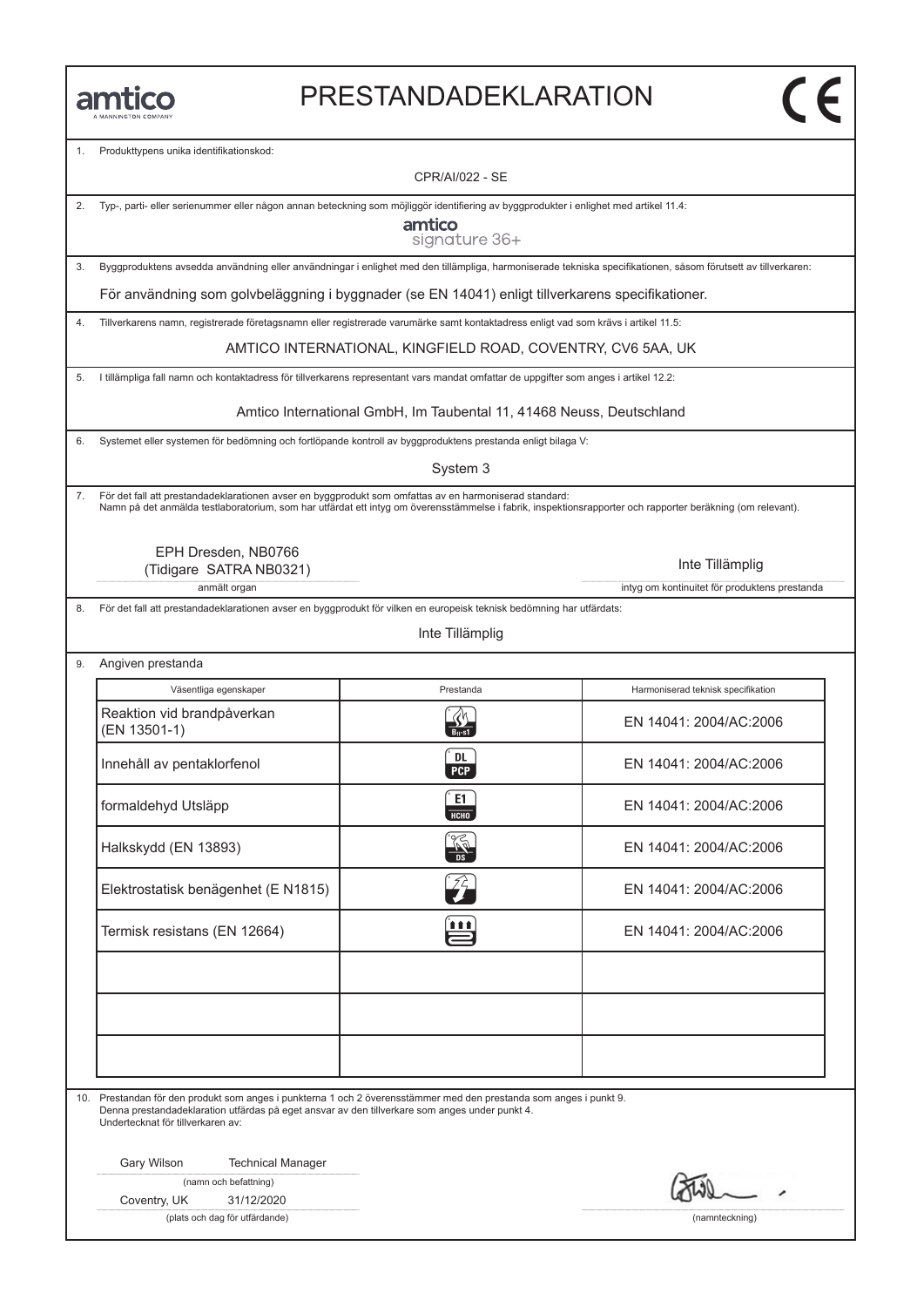#### SUORITUSTASOILMOITUS

1. Tuotetyypin yksilöllinen tunniste:

CPR/AI/022 - FI

|  | 2. Tyyppi-, erä- tai sarjanumero tai muu merkintä, jonka ansiosta rakennustuotteet voidaan tunnistaa, kuten 11 artiklan 4 kohdassa edellytetään: |  |
|--|--------------------------------------------------------------------------------------------------------------------------------------------------|--|

amtico signature 36+

3. Valmistajan ennakoima, sovellettavan yhdenmukaistetun teknisen eritelmän mukainen rakennustuotteen aiottu käyt tötarkoitus tai -tarkoitukset:

Käytettäväksi lattia rakennuksissa (ks. EN 14041) mukaan valmistajan ohjeiden.

4. Valmistajan nimi, rekisteröity kauppanimi tai tavaramerkki sekä osoite, josta valmistajaan saa yhteyden, kuten 11 artiklan 5 kohdassa edellytetään:

AMTICO INTERNATIONAL, KINGFIELD ROAD, COVENTRY, CV6 5AA, UK

5. Mahdollisen valtuutetun edustajan, jonka toimeksiantoon kuuluvat 12 artiklan 2 kohdassa eritellyt tehtävät, nimi sekä osoite, josta tähän saa yhteyden:

Amtico International GmbH, Im Taubental 11, 41468 Neuss, Deutschland

6. Rakennustuotteen suoritustason pysyvyyden arviointi- ja varmennusjärjestelmä(t) liitteen V mukaisesti:

Järjestelmä 3

7. Kun kyse on yhdenmukaistetun standardin piiriin kuuluvan rakennustuotteen suoritustasoilmoituksesta: Nimi ilmoitetun testauslaboratorion, joka on antanut todistuksen vaatimustenmukaisuuden tehtaan tuotannon ohjaus, tarkastusraportit ja laskennan raportit (tarvittaessa).

EPH Dresden, NB0766 (Aikaisemmin SATRA NB0321)

ilmoitettu laitos sertifikaatin suoritustasojen pysyvyydestä

8. Kun kyse on suoritustasoilmoituksesta, joka koskee rakennustuotetta, josta on annettu eurooppalainen tekninen arviointi:

Ei sovelleta

| Ilmoitetut suoritustasot           |                         |                                     |
|------------------------------------|-------------------------|-------------------------------------|
| Perusominaisuudet                  | Suoritustaso            | Yhdenmukaistetut tekniset eritelmät |
| Reagointi tuleen (EN 13501-1)      |                         | EN 14041: 2004/AC:2006              |
| Sisällöstä Pentakloorifenolia      | <b>DL</b><br><b>PCP</b> | EN 14041: 2004/AC:2006              |
| Formaldehyd päästöt                | E1<br><b>HCHO</b>       | EN 14041: 2004/AC:2006              |
| Liukastumisenesto (EN 13893)       | $\frac{1}{\sqrt{2}}$    | EN 14041: 2004/AC:2006              |
| Sähköstaattinen taipumus (EN 1815) |                         | EN 14041: 2004/AC:2006              |
| Lämmönkestävyys (EN 12664)         | <u>î î î î</u>          | EN 14041: 2004/AC:2006              |
|                                    |                         |                                     |
|                                    |                         |                                     |
|                                    |                         |                                     |

10. Edellä 1 ja 2 kohdassa yksilöidyn tuotteen suoritustasot ovat 9 kohdassa ilmoitettujen suoritustasojen mukaiset. Tämä suoritustasoilmoitus on annettu 4 kohdassa ilmoitetun valmistajan yksinomaisella vastuulla: Valmistajan puolesta allekirjoittanut:

Gary Wilson Technical Manager

|  | (nimi, tehtävä) |
|--|-----------------|
|  |                 |

Coventry, UK 31/12/2020

(paikka ja päivämäärä) (allekirjoitus)

Ei sovelleta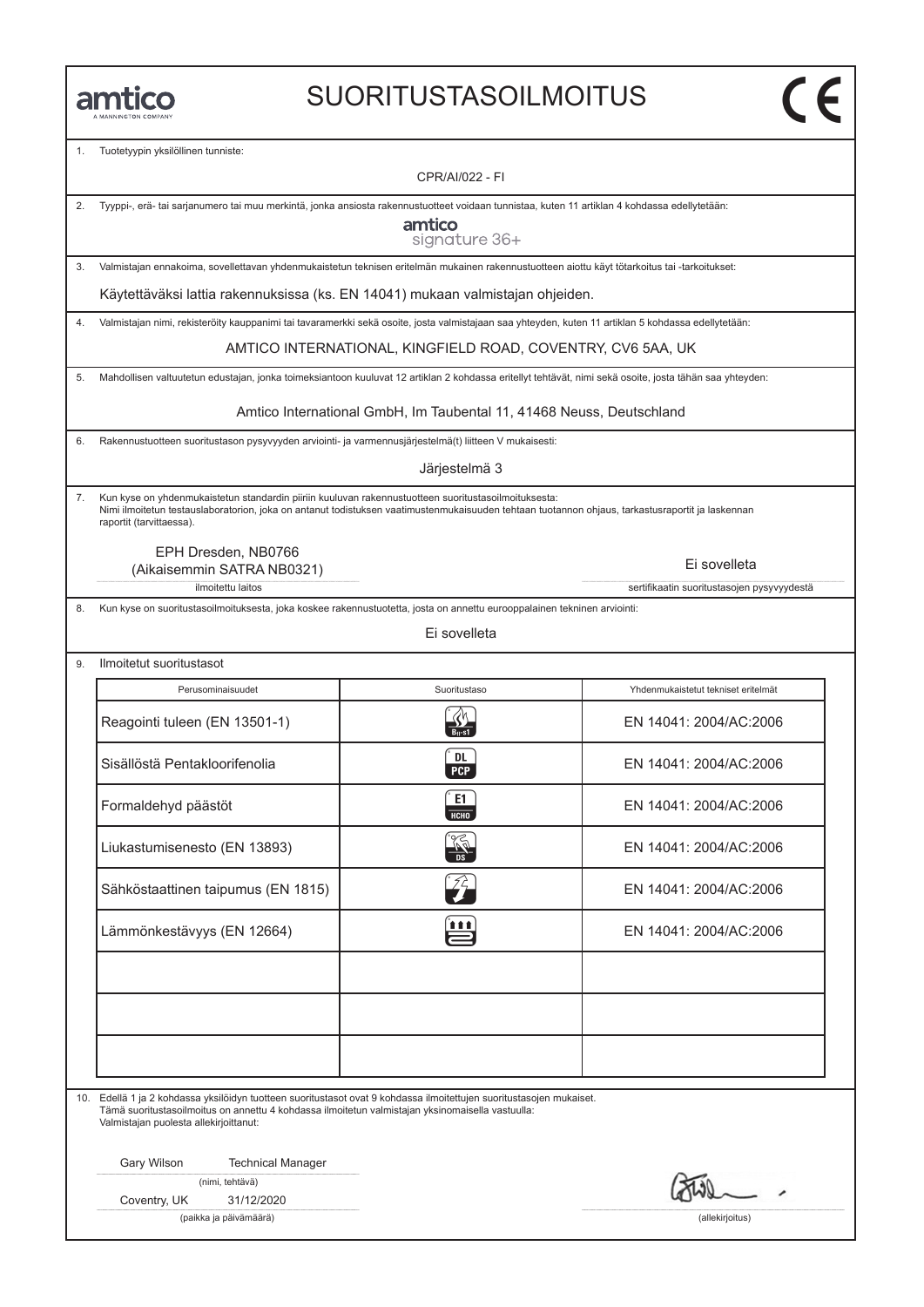|     | mtico DEKLARACJA WŁAŚCIWOŚCI U YTKOWYCH (F                                                                                                                                                                                                                                                            |                                                                      |                                                                                                                                                      |  |  |
|-----|-------------------------------------------------------------------------------------------------------------------------------------------------------------------------------------------------------------------------------------------------------------------------------------------------------|----------------------------------------------------------------------|------------------------------------------------------------------------------------------------------------------------------------------------------|--|--|
| 1.  | Niepowtarzalny kod identyfikacyjny typu wyrobu:                                                                                                                                                                                                                                                       |                                                                      |                                                                                                                                                      |  |  |
|     |                                                                                                                                                                                                                                                                                                       | CPR/AI/022 - PL                                                      |                                                                                                                                                      |  |  |
| 2.  | Numer typu, partii lub serii lub jakikolwiek inny element umożliwiający identyfikację wyrobu budowlanego, wyma gany zgodnie z art. 11 ust. 4:                                                                                                                                                         |                                                                      |                                                                                                                                                      |  |  |
|     |                                                                                                                                                                                                                                                                                                       | amtico<br>signature 36+                                              |                                                                                                                                                      |  |  |
| 3.  | Przewidziane przez producenta zamierzone zastosowanie lub zastosowania wyrobu budowlanego zgodnie z mającą zastosowanie zharmonizowaną<br>specyfikacją techniczną:                                                                                                                                    |                                                                      |                                                                                                                                                      |  |  |
|     | Do stosowania jako wykładzina w budynkach (patrz EN 14041), zgodnie ze specyfikacjami producenta.                                                                                                                                                                                                     |                                                                      |                                                                                                                                                      |  |  |
| 4.  | Nazwa, zastrzeżona nazwa handlowa lub zastrzeżony znak towarowy oraz adres kontaktowy producenta, wymagany zgodnie z art. 11 ust. 5:                                                                                                                                                                  |                                                                      |                                                                                                                                                      |  |  |
|     |                                                                                                                                                                                                                                                                                                       | AMTICO INTERNATIONAL, KINGFIELD ROAD, COVENTRY, CV6 5AA, UK          |                                                                                                                                                      |  |  |
| 5.  |                                                                                                                                                                                                                                                                                                       |                                                                      | W stosownych przypadkach nazwa i adres kontaktowy upoważnionego przedstawiciela, którego pełnomocnictwo obejmuje zadania określone w art. 12 ust. 2: |  |  |
|     |                                                                                                                                                                                                                                                                                                       | Amtico International GmbH, Im Taubental 11, 41468 Neuss, Deutschland |                                                                                                                                                      |  |  |
| 6.  | System lub systemy oceny i weryfikacji stałości właściwości użytkowych wyrobu budowlanego określone w załączniku V:                                                                                                                                                                                   |                                                                      |                                                                                                                                                      |  |  |
|     |                                                                                                                                                                                                                                                                                                       | System 3                                                             |                                                                                                                                                      |  |  |
| 7.  | W przypadku deklaracji właściwości użytkowych dotyczącej wyrobu budowlanego objętego normą zharmonizowaną:<br>Nazwa notyfikowanego laboratorium testowego, które wydało certyfikat zgodności zakładowej kontroli produkcji, sprawozdania z inspekcji oraz raportów<br>obliczeniowych (jeśli dotyczy). |                                                                      |                                                                                                                                                      |  |  |
|     | EPH Dresden, NB0766<br>(Wcześniej SATRA NB0321)                                                                                                                                                                                                                                                       |                                                                      | Nie dotyczy                                                                                                                                          |  |  |
|     | notyfikowana                                                                                                                                                                                                                                                                                          |                                                                      | certyfikat stałości właściwości użytkowych                                                                                                           |  |  |
| 8.  | W przypadku deklaracji właściwości użytkowych dotyczącej wyrobu budowlanego, dla którego wydana została europejska ocena techniczna:                                                                                                                                                                  | Nie dotyczy                                                          |                                                                                                                                                      |  |  |
| 9.  | Deklarowane właściwości użytkowe                                                                                                                                                                                                                                                                      |                                                                      |                                                                                                                                                      |  |  |
|     | Zasadnicze charakterystyki                                                                                                                                                                                                                                                                            | Właściwości użytkowe                                                 | Zharmonizowana specyfikacja techniczna                                                                                                               |  |  |
|     | reakcja na ogień (EN 13501-1)                                                                                                                                                                                                                                                                         |                                                                      | EN 14041: 2004/AC:2006                                                                                                                               |  |  |
|     | Zawartość pięciochlorofenol                                                                                                                                                                                                                                                                           | DL<br><b>PCP</b>                                                     | EN 14041: 2004/AC:2006                                                                                                                               |  |  |
|     | emisji formaldehydu                                                                                                                                                                                                                                                                                   | E1<br>НСНО                                                           | EN 14041: 2004/AC:2006                                                                                                                               |  |  |
|     | przeciwpoślizgowość (EN 13893)                                                                                                                                                                                                                                                                        |                                                                      | EN 14041: 2004/AC:2006                                                                                                                               |  |  |
|     | Skłonność elektrostatyczna<br>(EN 1815)                                                                                                                                                                                                                                                               | $\widehat{P}_{\!\!\!T}$                                              | EN 14041: 2004/AC:2006                                                                                                                               |  |  |
|     | Odporność termiczna (EN 12664)                                                                                                                                                                                                                                                                        | 自自自                                                                  | EN 14041: 2004/AC:2006                                                                                                                               |  |  |
|     |                                                                                                                                                                                                                                                                                                       |                                                                      |                                                                                                                                                      |  |  |
| 10. | Właściwości użytkowe wyrobu określone w pkt 1 i 2 są zgodne z właściwościami użytkowymi deklarowanymi w pkt 9.<br>Niniejsza deklaracja właściwości użytkowych wydana zostaje na wyłączną odpowiedzialność producenta określonego w pkt 4.<br>W imieniu producenta podpisał(-a):                       |                                                                      |                                                                                                                                                      |  |  |
|     | Gary Wilson<br><b>Technical Manager</b>                                                                                                                                                                                                                                                               |                                                                      |                                                                                                                                                      |  |  |
|     | (nazwisko i stanowisko)                                                                                                                                                                                                                                                                               |                                                                      |                                                                                                                                                      |  |  |
|     | Coventry, UK<br>31/12/2020<br>(miejsce i data wydania)                                                                                                                                                                                                                                                |                                                                      | (podpis)                                                                                                                                             |  |  |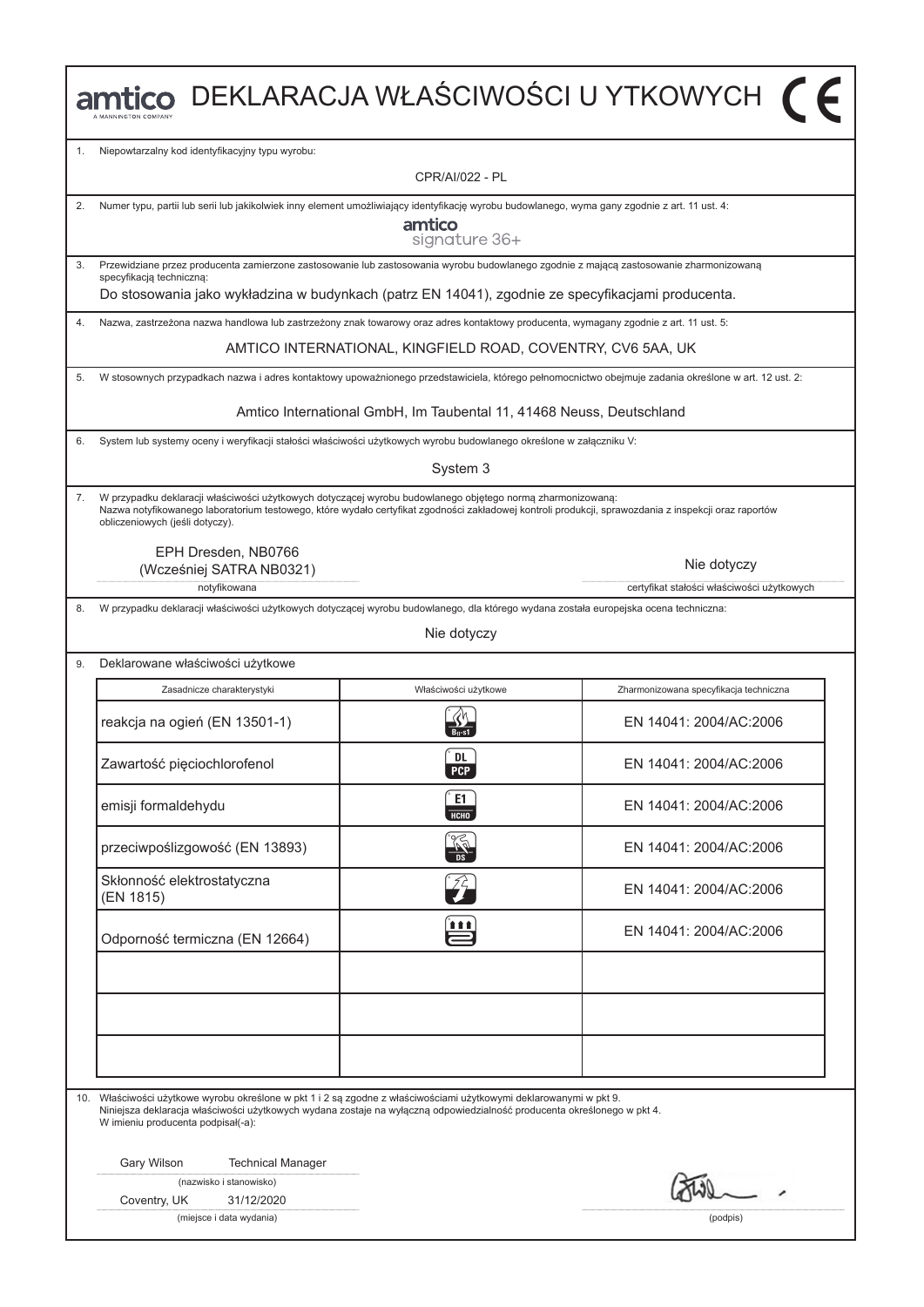#### VASTAVUSDEKLARATSIOON

1. Toote tüϋbi unikaalne identifitseerimise kood:

CPR/AI/022 - EE

|  |  |  | Tüüp, partii, seeria number või mis iganes teine võimaldab toodet identifitseerida vastavalt Artiklis 11(4): |  |
|--|--|--|--------------------------------------------------------------------------------------------------------------|--|
|--|--|--|--------------------------------------------------------------------------------------------------------------|--|

amtico signature 36+

3. Materjalile määratud kasutusvöimalused vöi-kohad vastavalt tootja vastavale tehnilsele spetsifikatsioonile:

Kasutuseks ehitustel pörandakattena (vaata EN 14041) vastavalt tootja juhistele ja spetsifikatsioon

4. Nimi, registreeritud kaubanimi vöi registreeritud kaubamärk ja tootja kontaktaadress vastavalt Artiklis 11 (5):

AMTICO INTERNATIONAL, KINGFIELD ROAD, COVENTRY, CV6 5AA, UK

5. Kus vajalik, siis ka autoriseeritud esindaja nimi ja kontaktaadress juhul kui esindaja mandaadid katavad ülesanded mis määratletud Artiklis 12 (2):

Amtico International GmbH, Im Taubental 11, 41468 Neuss, Deutschland

6. Süsteem vöi hindamise süsteem ja toote omaduste püsivuse hindamine nagu on sätestatud lisas V:

Süsteem 3

7. Juhul kui toote vastavuse deklareerimine on kaetud harmoniseeritud standardite süsteemiga: Vastava laboratooriumi vöi asutuse nimi, kes on väljastanud sertifikaadi tehase tootmise vastavuse kohta, inspekteerimise reportid ja kalkulatsioonide raportid (juhul kui see peaks olema vajalik):

EPH Dresden, NB0766 (Varasemalt SATRA NB0321)

Vastav asutus omaduste püsivuse sertifkaat

9. Deklareeritud omadused

8. Juhul kui vastavusdeklaratsioon puuduab ehitustoodet mille puhul on vajalik väljastada European Technical Assessment Dokument:

Ei ole vajalik

| Olulised Omadused                    | Tulemus           | Harmoneeritud Tehniline Spetsifikatsioon |
|--------------------------------------|-------------------|------------------------------------------|
| Tulekindlus (EN 13501-1)             |                   | EN 14041: 2004/AC:2006                   |
| Pentaklorofenooli sisaldus           | DL.<br><b>PCP</b> | EN 14041: 2004/AC:2006                   |
| Formaldehüüdide emissioonid          | E1<br>HT          | EN 14041: 2004/AC:2006                   |
| Libisemiskindlus (EN 13893)          |                   | EN 14041: 2004/AC:2006                   |
| Elektrostaatiline kalduvus (EN 1815) |                   | EN 14041: 2004/AC:2006                   |
| Termiline vastupidavus (EN 12664)    | i i i             | EN 14041: 2004/AC:2006                   |
|                                      |                   |                                          |
|                                      |                   |                                          |
|                                      |                   |                                          |

10. Toote omadused identifitseeritud punktides 1 ja 2 on vastavuses deklareeritud omandusega punktis 9. See vastavusdeklaratsioon on välja antud punktis 4 identifitseeritud tootja ainuvastutusel. Allkirjastatud tootja poolt ja nimel:

Gary Wilson Technical Manager

(Nimi and funktsioon)

Coventry, UK 31/12/2020

(Väljastamise aeg ja koht) (Allkiri)

Ei ole vajalik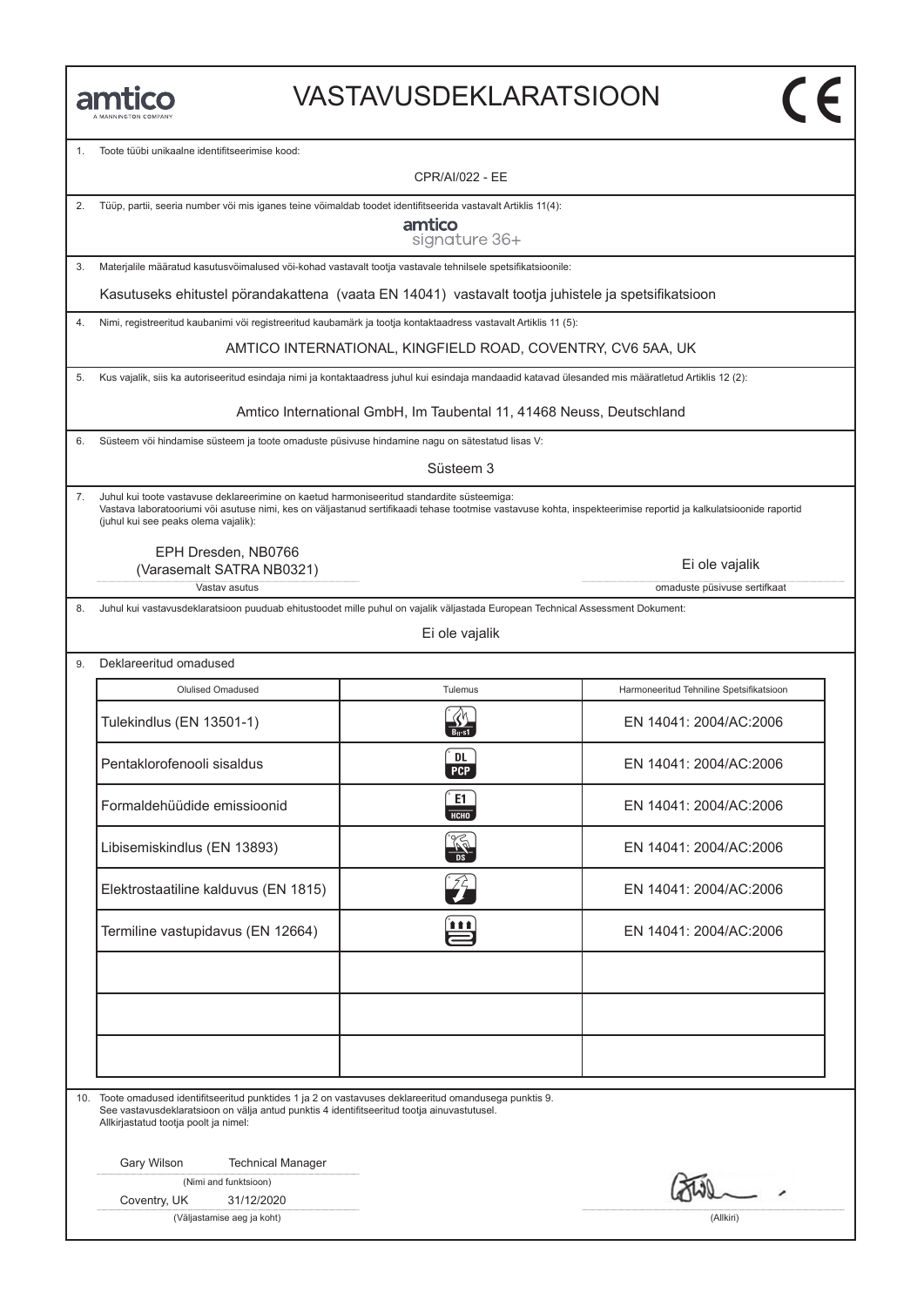| EKSPLUATĀCIJAS ĪPAŠĪBU DEKLARĀCIJA<br>mtico |                                                                                                                                                                                                                                                                                       |                                                                                                                                                                                                                                                                          |                                                                            |  |
|---------------------------------------------|---------------------------------------------------------------------------------------------------------------------------------------------------------------------------------------------------------------------------------------------------------------------------------------|--------------------------------------------------------------------------------------------------------------------------------------------------------------------------------------------------------------------------------------------------------------------------|----------------------------------------------------------------------------|--|
| 1.                                          | Unikāls izstrādājuma tipa identifikācijas numurs:                                                                                                                                                                                                                                     |                                                                                                                                                                                                                                                                          |                                                                            |  |
|                                             |                                                                                                                                                                                                                                                                                       | CPR/AI/022 - LV                                                                                                                                                                                                                                                          |                                                                            |  |
| 2.                                          |                                                                                                                                                                                                                                                                                       | Tipa, partijas vai sērijas numurs vai kāds cits būvizstrādājuma identifikācijas elements, kā noteikts 11. panta 4. punktā:                                                                                                                                               |                                                                            |  |
|                                             |                                                                                                                                                                                                                                                                                       | amtico<br>signature 36+                                                                                                                                                                                                                                                  |                                                                            |  |
| 3.                                          |                                                                                                                                                                                                                                                                                       | Būvizstrādājuma paredzētais izmantojums vai izmantojumi saskaņā ar piemērojamo saskaņoto tehnisko specifikāciju, kā paredzējis ražotājs:                                                                                                                                 |                                                                            |  |
|                                             |                                                                                                                                                                                                                                                                                       | Izmantošanai kā grīdas segums ēkās (sk. EN 14041) saskanā ar razotaja specifikācijā.                                                                                                                                                                                     |                                                                            |  |
| 4.                                          |                                                                                                                                                                                                                                                                                       | Ražotāja nosaukums, reģistrētais komercnosaukums vai reģistrētā preču zīme un kontaktadrese, kā noteikts 11. panta 5. punktā:                                                                                                                                            |                                                                            |  |
|                                             |                                                                                                                                                                                                                                                                                       | AMTICO INTERNATIONAL, KINGFIELD ROAD, COVENTRY, CV6 5AA, UK                                                                                                                                                                                                              |                                                                            |  |
| 5.                                          |                                                                                                                                                                                                                                                                                       | Vajadzības gadījumā tā pilnvarotā pārstāvja vārds un kontaktadrese, kura pilnvaras attiecas uz 12. panta 2. punktā nosauktajiem uzdevumiem:                                                                                                                              |                                                                            |  |
|                                             |                                                                                                                                                                                                                                                                                       | Amtico International GmbH, Im Taubental 11, 41468 Neuss, Deutschland                                                                                                                                                                                                     |                                                                            |  |
| 6.                                          | Ekspluatācijas īpašību noturības novērtējuma un pārbaudes sistēma vai sistēmas, kā noteikts V pielikumā:                                                                                                                                                                              |                                                                                                                                                                                                                                                                          |                                                                            |  |
|                                             |                                                                                                                                                                                                                                                                                       | Sistēma 3                                                                                                                                                                                                                                                                |                                                                            |  |
| 7.                                          | (attiecīgā gadījuma)                                                                                                                                                                                                                                                                  | Gadījumā, ja ekspluatācijas īpašību deklarācija attiecas uz būvizstrādājumu, kuram ir saskaņotais standarts:<br>Apstiprinātās testēšanas laboratorijas nosaukums, kas izsniegusi atbilstības sertifikātu par razošanas procesa kontroli, pārbaudes un aprēkinu zinojumus |                                                                            |  |
|                                             | EPH Dresden, NB0766<br>(lepriekš SATRA NB0321)<br>paziņotā institūcija                                                                                                                                                                                                                |                                                                                                                                                                                                                                                                          | Netaikoma<br>pēc vajadzības - ekspluatācijas īpašību noturības sertifikātu |  |
| 8.                                          |                                                                                                                                                                                                                                                                                       | Gadījumā, ja ekspluatācijas īpašību deklarācija attiecas uz būvizstrādājumu, kuram ir izdots Eiropas tehniskais novēr tējums:                                                                                                                                            |                                                                            |  |
|                                             |                                                                                                                                                                                                                                                                                       | Netaikoma                                                                                                                                                                                                                                                                |                                                                            |  |
| 9.                                          | Deklarētās ekspluatācijas īpašības                                                                                                                                                                                                                                                    |                                                                                                                                                                                                                                                                          |                                                                            |  |
|                                             | Būtiskie raksturlielumi                                                                                                                                                                                                                                                               | Ekspluatācijas īpašības                                                                                                                                                                                                                                                  | Saskaņota tehniskā specifikācija                                           |  |
|                                             | Reakcija uz uguni (EN 13501-1)                                                                                                                                                                                                                                                        |                                                                                                                                                                                                                                                                          | EN 14041: 2004/AC:2006                                                     |  |
|                                             | Pentahlorfernola saturs                                                                                                                                                                                                                                                               | <b>DL</b><br><b>PCP</b>                                                                                                                                                                                                                                                  | EN 14041: 2004/AC:2006                                                     |  |
|                                             | Formaldehīda Emisijas                                                                                                                                                                                                                                                                 | E1<br>НСНО                                                                                                                                                                                                                                                               | EN 14041: 2004/AC:2006                                                     |  |
|                                             | Pretslīdes īpašības (EN 13893)                                                                                                                                                                                                                                                        |                                                                                                                                                                                                                                                                          | EN 14041: 2004/AC:2006                                                     |  |
|                                             | Elektrostatiskā tieksme (EN 1815)                                                                                                                                                                                                                                                     | $\widehat{\mathscr{L}}$                                                                                                                                                                                                                                                  | EN 14041: 2004/AC:2006                                                     |  |
|                                             | Termiskā pretestība (EN 12664)                                                                                                                                                                                                                                                        | 111                                                                                                                                                                                                                                                                      | EN 14041: 2004/AC:2006                                                     |  |
|                                             |                                                                                                                                                                                                                                                                                       |                                                                                                                                                                                                                                                                          |                                                                            |  |
|                                             |                                                                                                                                                                                                                                                                                       |                                                                                                                                                                                                                                                                          |                                                                            |  |
|                                             |                                                                                                                                                                                                                                                                                       |                                                                                                                                                                                                                                                                          |                                                                            |  |
|                                             |                                                                                                                                                                                                                                                                                       |                                                                                                                                                                                                                                                                          |                                                                            |  |
|                                             | 10. Pielikuma 1. un 2. punktā norādītā izstrādājuma ekspluatācijas īpašības atbilst 9. punktā norādītajām deklarētajām ekspluatācijas īpašībām.<br>Par šo izdoto ekspluatācijas īpašību deklarāciju ir atbildīgs vienīgi 4. punktā norādītais ražotājs.<br>Parakstīts ražotāja vārdā: |                                                                                                                                                                                                                                                                          |                                                                            |  |
|                                             | Gary Wilson<br><b>Technical Manager</b>                                                                                                                                                                                                                                               |                                                                                                                                                                                                                                                                          |                                                                            |  |
|                                             | (vārds, uzvārds, amats)                                                                                                                                                                                                                                                               |                                                                                                                                                                                                                                                                          |                                                                            |  |
|                                             | Coventry, UK<br>31/12/2020<br>(izdošanas vieta un datums)                                                                                                                                                                                                                             |                                                                                                                                                                                                                                                                          | (paraksts)                                                                 |  |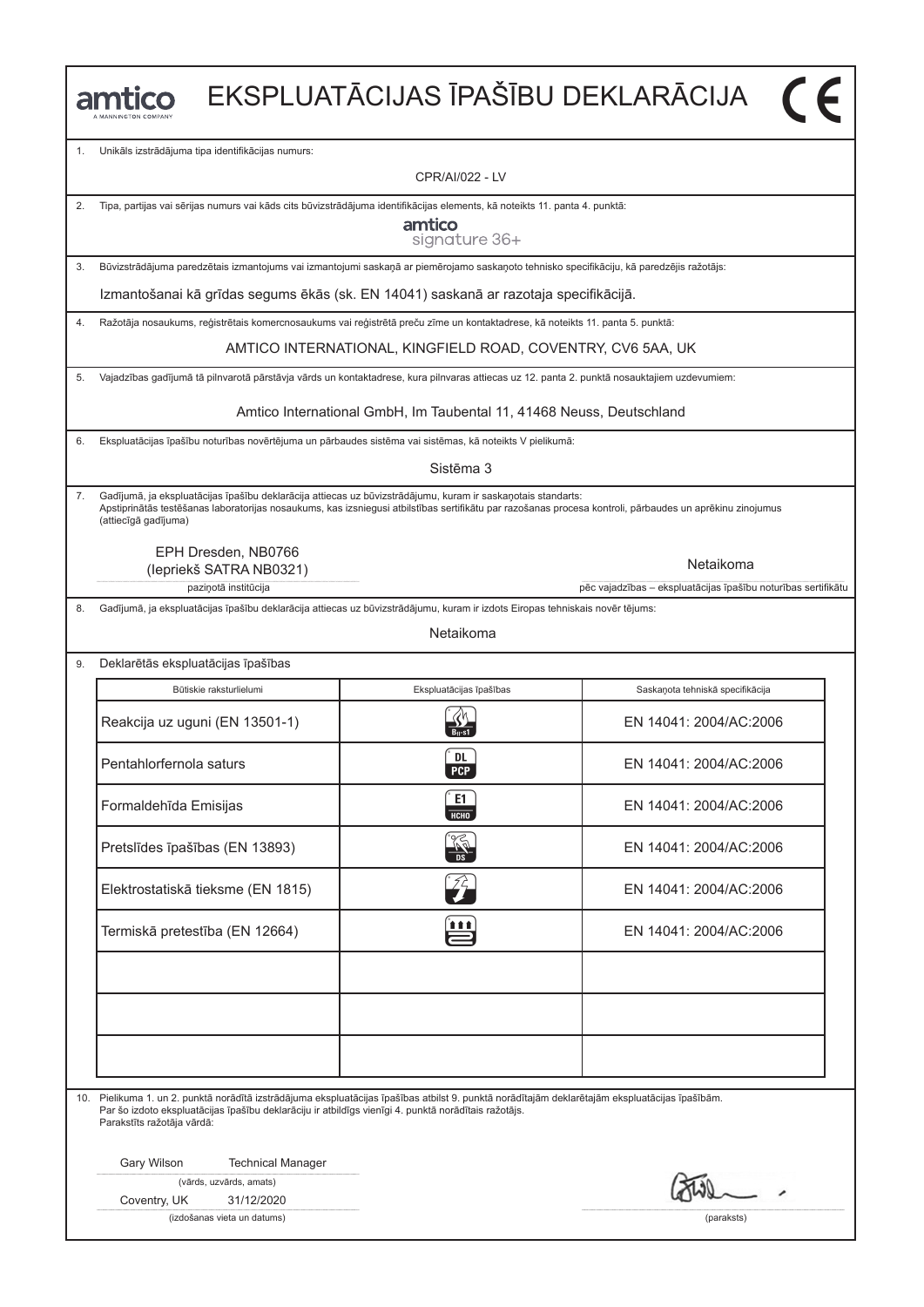|    |                                                                                                                                                                                                                                                                                                                |                                                                      | EKSPLOATACINIŲ SAVYBIŲ DEKLARACIJA (F                                                                                                                             |  |  |
|----|----------------------------------------------------------------------------------------------------------------------------------------------------------------------------------------------------------------------------------------------------------------------------------------------------------------|----------------------------------------------------------------------|-------------------------------------------------------------------------------------------------------------------------------------------------------------------|--|--|
| 1. | Unikalus produkto tipo identifikacinis kodas:                                                                                                                                                                                                                                                                  |                                                                      |                                                                                                                                                                   |  |  |
|    |                                                                                                                                                                                                                                                                                                                | <b>CPR/AI/022 - LT</b>                                               |                                                                                                                                                                   |  |  |
| 2. | Tipo, partijos ar serijos numeris ar bet koks kitas elementas, pagal kurį galima identifikuoti statybos produktą, kaip reikalaujama pagal 11 straipsnio 4 dalį:                                                                                                                                                |                                                                      |                                                                                                                                                                   |  |  |
|    |                                                                                                                                                                                                                                                                                                                | amtico<br>signature 36+                                              |                                                                                                                                                                   |  |  |
| 3. | Gamintojo numatyta statybos produkto naudojimo paskirtis ar paskirtys pagal taikomą darniąją techninę specifikaciją:                                                                                                                                                                                           |                                                                      |                                                                                                                                                                   |  |  |
|    | Naudoti kaip grindų danga pastatuose (žr. EN 14041) pagal gamintojo specifikacijas.                                                                                                                                                                                                                            |                                                                      |                                                                                                                                                                   |  |  |
| 4. |                                                                                                                                                                                                                                                                                                                |                                                                      | Gamintojo pavadinimas, registruotas komercinis pavadinimas arba registruotas prekės ženklas ir kontaktinis adresas, kaip reikalaujama pagal 11 straipsnio 5 dalį: |  |  |
|    |                                                                                                                                                                                                                                                                                                                | AMTICO INTERNATIONAL, KINGFIELD ROAD, COVENTRY, CV6 5AA, UK          |                                                                                                                                                                   |  |  |
| 5. | Kai taikytina, įgaliotojo atstovo, kuriam suteikti įgaliojimai apima 12 straipsnio 2 dalyje nurodytas užduotis, pava dinimas ir kontaktinis adresas:                                                                                                                                                           |                                                                      |                                                                                                                                                                   |  |  |
|    |                                                                                                                                                                                                                                                                                                                | Amtico International GmbH, Im Taubental 11, 41468 Neuss, Deutschland |                                                                                                                                                                   |  |  |
| 6. | Statybos produkto eksploatacinių savybių pastovumo vertinimo ir tikrinimo sistema ar sistemos, kaip nustatyta V priede:                                                                                                                                                                                        |                                                                      |                                                                                                                                                                   |  |  |
|    |                                                                                                                                                                                                                                                                                                                | Sistema 3                                                            |                                                                                                                                                                   |  |  |
| 7. | Eksploatacinių savybių deklaracijos, susijusios su statybos produktu, kuriam taikomas darnusis standartas, atveju:<br>Nosaukums paziņotā testēšanas laboratorija, kas ir izsniegusi atbilstības sertifikātu par ražošanas procesa kontroles, pārbaudes ziņojumi un aprēķinu<br>ziņojumus (attiecīgā gadījumā). |                                                                      |                                                                                                                                                                   |  |  |
|    | EPH Dresden, NB0766<br>(Anksčiau,, SATRA NB0321)<br>Notifikuotoji įstaiga                                                                                                                                                                                                                                      |                                                                      | Netaikomas<br>eksploatacinių savybių pastovumo sertifikatą                                                                                                        |  |  |
| 8. | Eksploatacinių savybių deklaracijos, susijusios su statybos produktu, kuriam buvo išduotas Europos techninis įverti nimas, atveju:                                                                                                                                                                             |                                                                      |                                                                                                                                                                   |  |  |
|    |                                                                                                                                                                                                                                                                                                                | Netaikomas                                                           |                                                                                                                                                                   |  |  |
| 9. | Deklaruojamos eksploatacinės savybės                                                                                                                                                                                                                                                                           |                                                                      |                                                                                                                                                                   |  |  |
|    | Esminės charakteristikos                                                                                                                                                                                                                                                                                       | Eksploatacinės savybės                                               | Darnioji techninė specifikacija                                                                                                                                   |  |  |
|    | Reakcija į ugnį (EN 13501-1)                                                                                                                                                                                                                                                                                   |                                                                      | FN 14041: 2004/AC:2006                                                                                                                                            |  |  |
|    | Pentachlorfenolis turinyje                                                                                                                                                                                                                                                                                     | DL<br><b>PCP</b>                                                     | EN 14041: 2004/AC:2006                                                                                                                                            |  |  |
|    | Formaldehido emisija                                                                                                                                                                                                                                                                                           | E1<br>НСНО                                                           | EN 14041: 2004/AC:2006                                                                                                                                            |  |  |
|    | Atsparumas slydimui (EN 13893)                                                                                                                                                                                                                                                                                 |                                                                      | EN 14041: 2004/AC:2006                                                                                                                                            |  |  |
|    | Elektrostatinis polinkis (EN 1815)                                                                                                                                                                                                                                                                             | $\widehat{Z}_{\bm{\tau}}$                                            | EN 14041: 2004/AC:2006                                                                                                                                            |  |  |
|    | Šiluminė varža (EN 12664)                                                                                                                                                                                                                                                                                      | 自自自                                                                  | EN 14041: 2004/AC:2006                                                                                                                                            |  |  |
|    |                                                                                                                                                                                                                                                                                                                |                                                                      |                                                                                                                                                                   |  |  |
|    |                                                                                                                                                                                                                                                                                                                |                                                                      |                                                                                                                                                                   |  |  |
|    |                                                                                                                                                                                                                                                                                                                |                                                                      |                                                                                                                                                                   |  |  |
|    | 10. 1 ir 2 punktuose nurodyto produkto eksploatacinės savybės atitinka 9 punkte deklaruojamas eksploatacines savybes.<br>Ši eksploatacinių savybių deklaracija išduota tik 4 punkte nurodyto gamintojo atsakomybe.<br>Pasirašyta (gamintojas ir jo vardu):                                                     |                                                                      |                                                                                                                                                                   |  |  |
|    | Gary Wilson<br><b>Technical Manager</b><br>(vardas, pavardė ir pareigos)                                                                                                                                                                                                                                       |                                                                      |                                                                                                                                                                   |  |  |
|    | Coventry, UK<br>31/12/2020                                                                                                                                                                                                                                                                                     |                                                                      |                                                                                                                                                                   |  |  |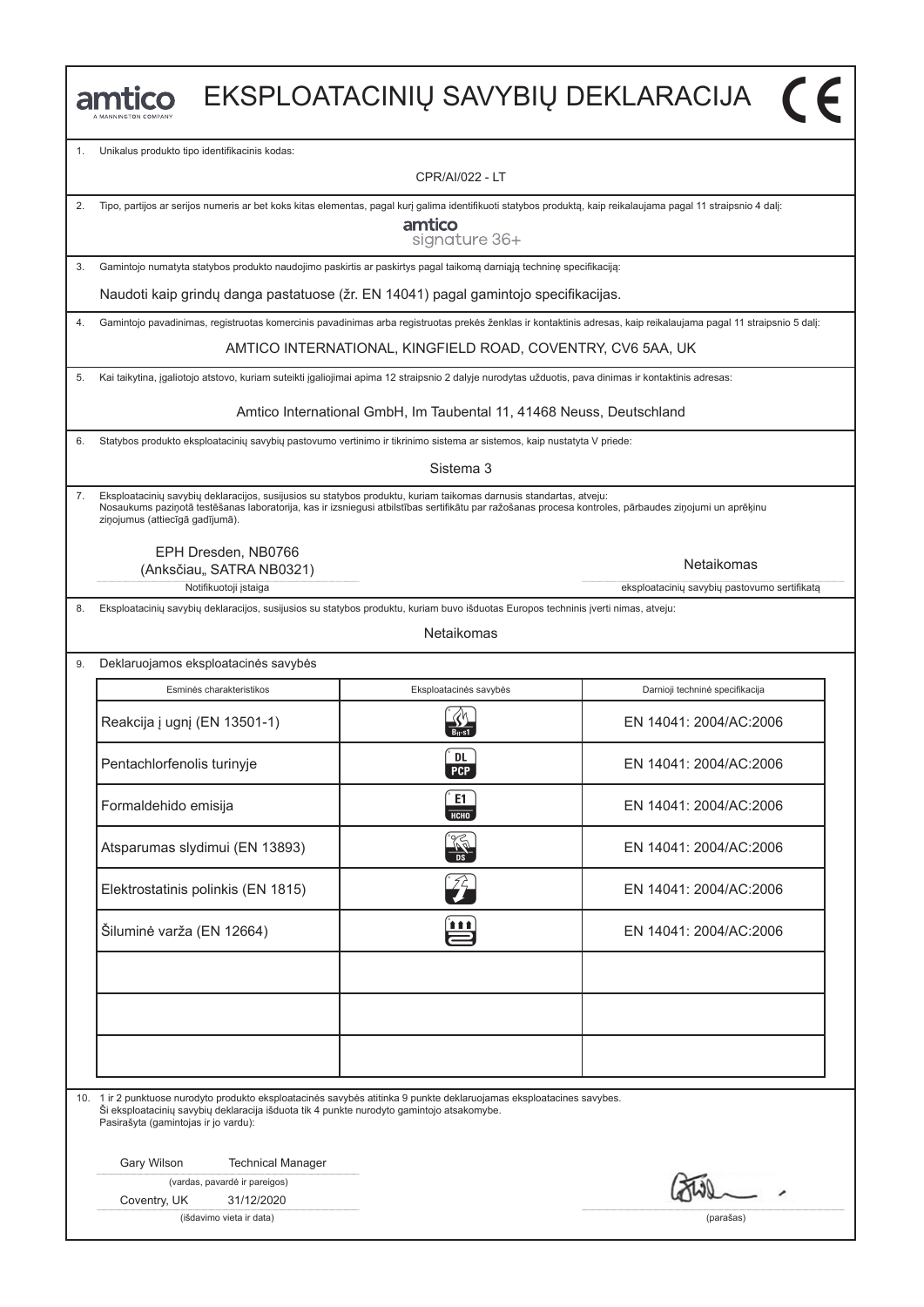#### DICHIARAZIONE DI PRESTAZIONE

Codice di identificazione unico del prodotto-tipo:

CPR/AI/022 - IT

| 2. Numero di tipo, lotto, serie o qualsiasi altro elemento che consenta l'identificazione del prodotto da costruzione ai sensi dell'articolo 11, paragrafo 4: |
|---------------------------------------------------------------------------------------------------------------------------------------------------------------|
|                                                                                                                                                               |

amtico signature 36+

3. Uso o usi previsti del prodotto da costruzione, conformemente alla relativa specifica tecnica armonizzata, come previsto dal fabbricante:

Per l'uso come pavimentazione in edifici (vedi EN 14041) secondo le specifiche del produttore.

4. Nome, denominazione commerciale registrata o marchio registrato e indirizzo del fabbricante ai sensi dell'articolo 11, paragrafo 5:

AMTICO INTERNATIONAL, KINGFIELD ROAD, COVENTRY, CV6 5AA, UK

5. Se opportuno, nome e indirizzo del mandatario il cui mandato copre i compiti cui all'articolo 12, paragrafo 2:

Amtico International GmbH, Im Taubental 11, 41468 Neuss, Deutschland

6. Sistema o sistemi di valutazione e verifica della costanza della prestazione del prodotto da costruzione di cui all'allegato V:

Sistema 3

7. Nel caso di una dichiarazione di prestazione relativa ad un prodotto da costruzione che rientra nell'ambito di applicazione di una norma armonizzata: Nome del laboratorio di prova notificato che ha rilasciato il certificato di conformità del controllo della produzione in fabbrica, relazioni di ispezione e relazioni di calcolo (se pertinente).

EPH Dresden, NB0766

Nome dell'Organismo notificato controlle controlle controlle controlle controlle controlle controlle controlle controlle controlle controlle controlle controlle controlle controlle controlle controlle controlle controlle c (Precedentemente SATRA NB0321)

8. Nel caso di una dichiarazione di prestazione relativa ad un prodotto da costruzione per il quale è stata rilasciata una valutazione tecnica europea:

Non applicabile

9. Prestazione dichiarata Caratteristiche essenziali Prestazione Specifica tecnica armonizzata Comportamento al fuoco Caratteristiche essenziali Prestazione Specifica tecnica armonizzata<br>
Comportamento al fuoco (EN 13501-1) EN 14041: 2004/AC:2006 EN 14041: 2004/AC:2006<br>
En 14041: 2004/AC:2006<br>
Pentaclorofenolo EN 14041: 2004/AC:2006 Emissione di formaldeide contraction di formaldeide contraction di formal della contraction di formal del contraction di formal del contraction di formal del contraction di formal del contraction di formal del contraction Resistenza allo scivolamento<br>(EN 13893) Emissione di formaldeide<br>
EN 14041: 2004/AC:2006<br>
Resistenza allo scivolamento<br>
(EN 13893) EN 14041: 2004/AC:2006 EN 14041: 2004/AC:2006<br>Propensione elettrostatica (EN 1815)<br>Propensione elettrostatica (EN 1815) Propensione elettrostatica (EN 1815)<br>
Resistenza termica (EN 12664)<br>
EN 14041: 2004/AC:2006

10. La prestazione del prodotto di cui ai punti 1 e 2 è conforme alla prestazione dichiarata di cui al punto 9.

Si rilascia la presente dichiarazione di prestazione sotto la responsabilità esclusiva del fabbricante di cui al punto 4. Firmato a nome e per conto di:

Gary Wilson Technical Manager

(nome e funzioni)

Coventry, UK 31/12/2020

(luogo e data del rilascio) (firma)

Non applicabile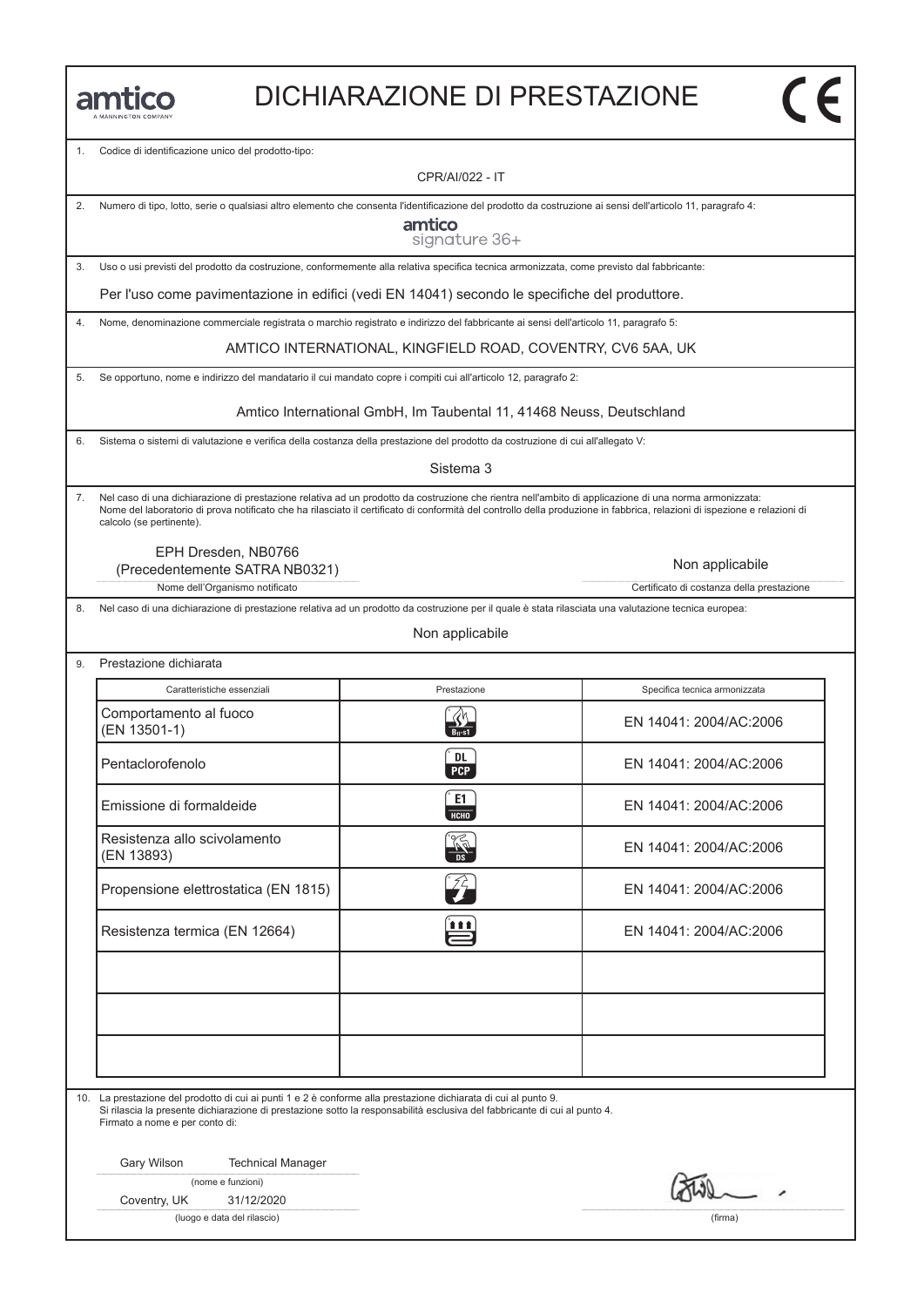| MANNINGTON COMPA |
|------------------|

### ΔΗΛΩΣΗ ΑΠΟΔΟΣΗΣ

| 1. | Μοναδικός κωδικός ταυτοποίησης του τύπου του προϊόντος:                                                                                                                                                                                                                                                                      |                                                                      |                                                                                                                                                                                                                                                                 |  |
|----|------------------------------------------------------------------------------------------------------------------------------------------------------------------------------------------------------------------------------------------------------------------------------------------------------------------------------|----------------------------------------------------------------------|-----------------------------------------------------------------------------------------------------------------------------------------------------------------------------------------------------------------------------------------------------------------|--|
|    | <b>CPR/AI/022 - GR</b>                                                                                                                                                                                                                                                                                                       |                                                                      |                                                                                                                                                                                                                                                                 |  |
| 2. | Αριθμός τύπου, παρτίδας ή σειράς ή οποιοδήποτε άλλο στοιχείο επιτρέπει την ταυτοποίηση του προϊόντος του τομέα των δομικών κατασκευών, όπως προβλέπει<br>το άρθρο 11 παράγραφος 4:<br>amtico<br>signature 36+                                                                                                                |                                                                      |                                                                                                                                                                                                                                                                 |  |
| 3. | από τον κατασκευαστή:                                                                                                                                                                                                                                                                                                        |                                                                      | Προτεινόμενη χρήση ή χρήσεις του προϊόντος του τομέα δομικών κατασκευών, σύμφωνα με την ισχύουσα εναρμονισμένη τεχνική προδιαγραφή, όπως προβλέπεται<br>Για χρήση ως επένδυση δαπέδου των κτιρίων (βλ. EN 14041), σύμφωνα με τις προδιαγραφές του κατασκευαστή. |  |
| 4. | Όνομα, εμπορική επωνυμία ή κατατεθέν σήμα και διεύθυνση επικοινωνίας του κατασκευαστή, όπως προβλέπεται στο άρθρο 11 παράγραφος 5:                                                                                                                                                                                           |                                                                      |                                                                                                                                                                                                                                                                 |  |
|    |                                                                                                                                                                                                                                                                                                                              | AMTICO INTERNATIONAL, KINGFIELD ROAD, COVENTRY, CV6 5AA, UK          |                                                                                                                                                                                                                                                                 |  |
| 5. | Όπου εφαρμόζεται, όνομα και διεύθυνση επικοινωνίας του εξουσιοδοτημένου αντιπροσώπου, η εντολή του οποίου καλύπτει τα καθήκοντα που προβλέπονται<br>στο άρθρο 12 παράγραφος 2:                                                                                                                                               |                                                                      |                                                                                                                                                                                                                                                                 |  |
|    |                                                                                                                                                                                                                                                                                                                              | Amtico International GmbH, Im Taubental 11, 41468 Neuss, Deutschland |                                                                                                                                                                                                                                                                 |  |
| 6. | Σύστημα ή συστήματα αξιολόγησης και επαλήθευσης της σταθερότητας της απόδοσης του προϊόντος του τομέα των δομικών κατασκευών όπως καθορίζεται<br>το παράρτημα V:                                                                                                                                                             |                                                                      |                                                                                                                                                                                                                                                                 |  |
|    |                                                                                                                                                                                                                                                                                                                              | σύστημα 3                                                            |                                                                                                                                                                                                                                                                 |  |
| 7. | Σε περίπτωση δήλωσης απόδοσης σχετικά με προϊόν του τομέα δομικών κατασκευών που καλύπτεται από εναρμονισμένο πρότυπο:<br>Όνομα του κοινοποιημένου εργαστήριο δοκιμών, που έχει εκδώσει το πιστοποιητικό συμμόρφωσης του ελέγχου της παραγωγής στο εργοστάσιο, τις εκθέσεις<br>επιθεώρησης και υπολογισμού (κατά περίπτωση). |                                                                      |                                                                                                                                                                                                                                                                 |  |
|    | EPH Dresden, NB0766<br>(Προηγουμένως πιστοποίηση SATRA NB0321)<br>κοινοποιημένος οργανισμός                                                                                                                                                                                                                                  |                                                                      | δεν εφαρμόζεται<br>πιστοποιητικό σταθερότητας της απόδοσης                                                                                                                                                                                                      |  |
| 8. | Σε περίπτωση δήλωσης απόδοσης σχετικά με προϊόν του τομέα δομικών κατασκευών για το οποίο έχει εκδοθεί ευρωπαϊκή τεχνική αξιολόγηση:                                                                                                                                                                                         |                                                                      |                                                                                                                                                                                                                                                                 |  |
|    |                                                                                                                                                                                                                                                                                                                              | δεν εφαρμόζεται                                                      |                                                                                                                                                                                                                                                                 |  |
| 9. | Δηλωθείσα απόδοση                                                                                                                                                                                                                                                                                                            |                                                                      |                                                                                                                                                                                                                                                                 |  |
|    | Ουσιώδη χαρακτηριστικά                                                                                                                                                                                                                                                                                                       | Απόδοση                                                              | Εναρμονισμένη τεχνική προδιαγραφή                                                                                                                                                                                                                               |  |
|    | Αντίδραση στη φωτιά (EN 13501-1)                                                                                                                                                                                                                                                                                             | $B_{fl}$ -s1                                                         | EN 14041: 2004/AC:2006                                                                                                                                                                                                                                          |  |
|    | Περιεχόμενο Πενταχλωροφαινόλη                                                                                                                                                                                                                                                                                                | DL.<br><b>PCP</b>                                                    | EN 14041: 2004/AC:2006                                                                                                                                                                                                                                          |  |
|    | Formaldehyd εκπομπές                                                                                                                                                                                                                                                                                                         | E1<br>НСНО                                                           | EN 14041: 2004/AC:2006                                                                                                                                                                                                                                          |  |
|    | αντίσταση ολίσθησης (EN 13893)                                                                                                                                                                                                                                                                                               | منحص                                                                 | EN 14041: 2004/AC:2006                                                                                                                                                                                                                                          |  |
|    | Ηλεκτροστατική τάση (EN 1815)                                                                                                                                                                                                                                                                                                |                                                                      | EN 14041: 2004/AC:2006                                                                                                                                                                                                                                          |  |
|    | Θερμική αντίσταση (EN 12664)                                                                                                                                                                                                                                                                                                 | 自自自                                                                  | EN 14041: 2004/AC:2006                                                                                                                                                                                                                                          |  |
|    |                                                                                                                                                                                                                                                                                                                              |                                                                      |                                                                                                                                                                                                                                                                 |  |
|    |                                                                                                                                                                                                                                                                                                                              |                                                                      |                                                                                                                                                                                                                                                                 |  |
|    | 10. Η απόδοση του προϊόντος που ταυτοποιείται στα σημεία 1 και 2 ανταποκρίνεται προς την απόδοση που δηλώθηκε στο σημείο 9.<br>Η παρούσα δήλωση απόδοσης εκδίδεται με αποκλειστική ευθύνη του κατασκευαστή που ταυτοποιείται στο σημείο 4:<br>Υπογραφή για λογαριασμό και εξ ονόματος του κατασκευαστή από:                  |                                                                      |                                                                                                                                                                                                                                                                 |  |
|    | Gary Wilson<br><b>Technical Manager</b>                                                                                                                                                                                                                                                                                      |                                                                      |                                                                                                                                                                                                                                                                 |  |
|    | (όνομα και ιδιότητα)<br>31/12/2020<br>Coventry, UK                                                                                                                                                                                                                                                                           |                                                                      |                                                                                                                                                                                                                                                                 |  |
|    | (τόποςκαιημερομηνία έκδοσης)<br>(υπογραφή)                                                                                                                                                                                                                                                                                   |                                                                      |                                                                                                                                                                                                                                                                 |  |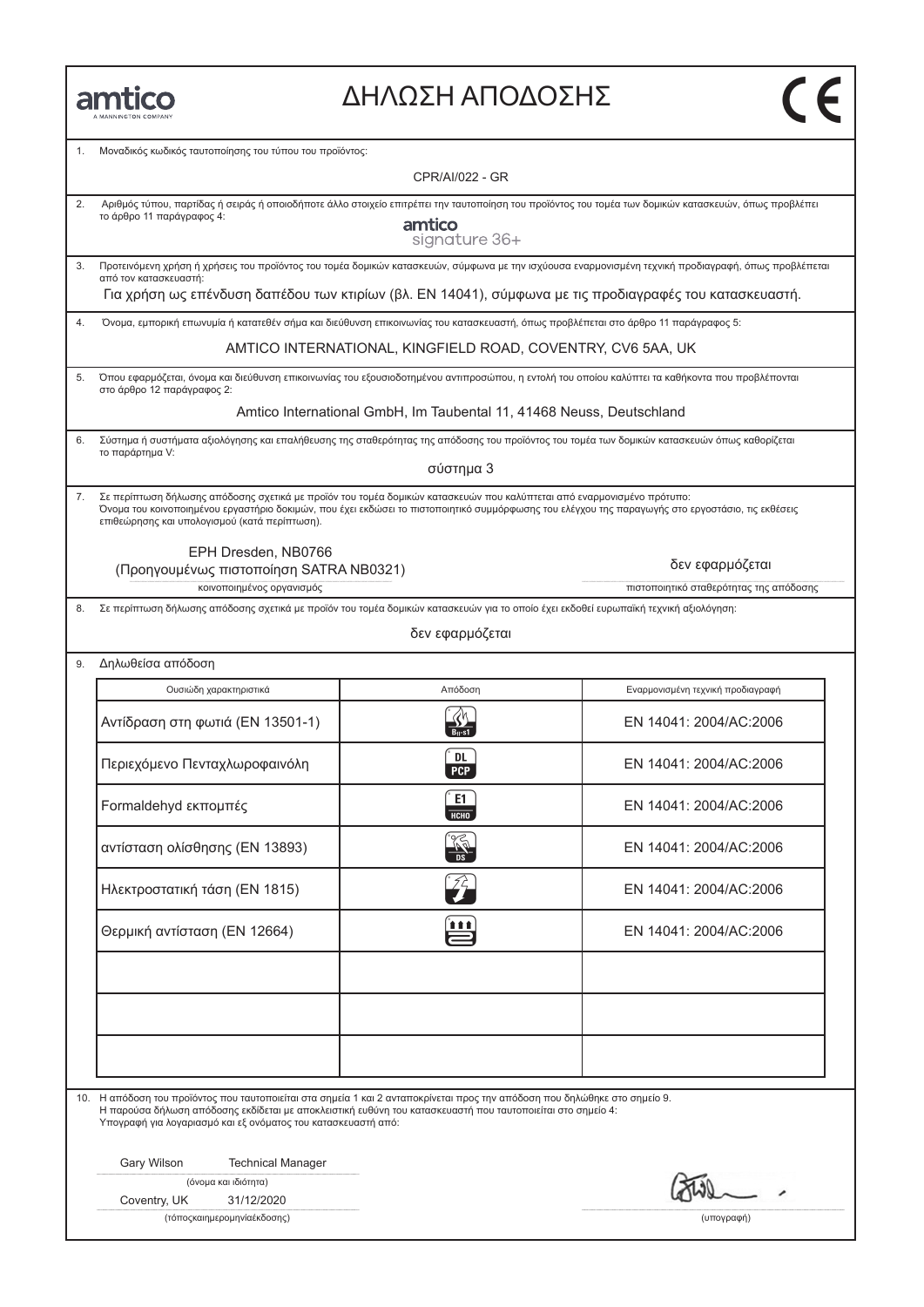|  | MANNINGTON COMPANY |
|--|--------------------|

# DECLARACIÓN DE PRESTACIONES

1. Código de identificación única del producto tipo:

CPR/AI/022 - ES

| 2. | Tipo, lote o número de serie o cualquier otro elemento que permita la identificación del producto de construcción como se establece en el artículo 11, apartado 4:<br>amtico<br>signature 36+                                                                                                                                                                                                  |                                                                      |                                           |
|----|------------------------------------------------------------------------------------------------------------------------------------------------------------------------------------------------------------------------------------------------------------------------------------------------------------------------------------------------------------------------------------------------|----------------------------------------------------------------------|-------------------------------------------|
| 3. | Uso o usos previstos del producto de construcción, con arreglo a la especificación técnica armonizada aplicable, tal como lo establece el fabricante:                                                                                                                                                                                                                                          |                                                                      |                                           |
|    | Para su uso como suelo en los edificios (véase EN 14041) de acuerdo con las especificaciones del fabricante.                                                                                                                                                                                                                                                                                   |                                                                      |                                           |
| 4. | Nombre, nombre o marca registrados y dirección de contacto del fabricante según lo dispuesto en el artículo 11, apartado 5:                                                                                                                                                                                                                                                                    |                                                                      |                                           |
|    |                                                                                                                                                                                                                                                                                                                                                                                                | AMTICO INTERNATIONAL, KINGFIELD ROAD, COVENTRY, CV6 5AA, UK          |                                           |
| 5. | En su caso, nombre y dirección de contacto del representante autorizado cuyo mandato abarca las tareas especificadas en el artículo 12, apartado 2:                                                                                                                                                                                                                                            |                                                                      |                                           |
|    |                                                                                                                                                                                                                                                                                                                                                                                                | Amtico International GmbH, Im Taubental 11, 41468 Neuss, Deutschland |                                           |
| 6. | Sistema o sistemas de evaluación y verificación de la constancia de las prestaciones del producto de construcción tal como figura en el anexo V:                                                                                                                                                                                                                                               |                                                                      |                                           |
|    |                                                                                                                                                                                                                                                                                                                                                                                                | Sistema 3                                                            |                                           |
| 7. | En caso de declaración de prestaciones relativa a un producto de construcción cubierto por una norma armonizada:<br>Nombre del laboratorio de ensayos notificado que tiene el certificado Nombre del laboratorio de ensayos notificado que haya expedido el certificado de<br>conformidad del control de producción en fábrica, informes de inspección y los informes de cálculo (en su caso). |                                                                      |                                           |
|    | EPH Dresden, NB0766<br>(Anteriormente SATRA NB0321)                                                                                                                                                                                                                                                                                                                                            |                                                                      | No aplicable                              |
|    | Organismo notificado                                                                                                                                                                                                                                                                                                                                                                           |                                                                      | Certificado de constancia de prestaciones |
| 8. | En caso de declaración de prestaciones relativa a un producto de construcción para el que se ha emitido una evaluación técnica europea:                                                                                                                                                                                                                                                        |                                                                      |                                           |
|    |                                                                                                                                                                                                                                                                                                                                                                                                | No aplicable                                                         |                                           |
| 9. | Prestaciones declaradas                                                                                                                                                                                                                                                                                                                                                                        |                                                                      |                                           |
|    | Características esenciales                                                                                                                                                                                                                                                                                                                                                                     | Prestaciones                                                         | Especificaciones técnicas armonizadas     |
|    | Reacci al fuego (EN 13501-1)                                                                                                                                                                                                                                                                                                                                                                   | $\overline{B_{fl}}$ -s1                                              | EN 14041: 2004/AC:2006                    |
|    | Contenido de Pentraclorofenol                                                                                                                                                                                                                                                                                                                                                                  | DL<br><b>PCP</b>                                                     | EN 14041: 2004/AC:2006                    |
|    | Emisiones de formaldehído                                                                                                                                                                                                                                                                                                                                                                      | E1<br><b>HCHO</b>                                                    | EN 14041: 2004/AC:2006                    |
|    | Resistencia al deslizamiento<br>(EN 13893)                                                                                                                                                                                                                                                                                                                                                     |                                                                      | EN 14041: 2004/AC:2006                    |
|    | Propensión electrostática (EN 1815)                                                                                                                                                                                                                                                                                                                                                            | $\overline{z}$                                                       | EN 14041: 2004/AC:2006                    |
|    | Resistencia termica (EN 12664)                                                                                                                                                                                                                                                                                                                                                                 |                                                                      | EN 14041: 2004/AC:2006                    |
|    |                                                                                                                                                                                                                                                                                                                                                                                                |                                                                      |                                           |
|    |                                                                                                                                                                                                                                                                                                                                                                                                |                                                                      |                                           |
|    | 10. Las prestaciones del producto identificado en los puntos 1 y 2 son conformes con las prestaciones declaradas en el punto 9.<br>La presente declaración de prestaciones se emite bajo la sola responsabilidad del fabricante identificado en el punto 4.<br>Firmado por y en nombre del fabricante por:                                                                                     |                                                                      |                                           |
|    | Gary Wilson<br><b>Technical Manager</b><br>(nombre, cargo)                                                                                                                                                                                                                                                                                                                                     |                                                                      | $\sim -1$                                 |
|    | Coventry, UK<br>31/12/2020                                                                                                                                                                                                                                                                                                                                                                     |                                                                      |                                           |

(lugar y fecha de emisión) (firma)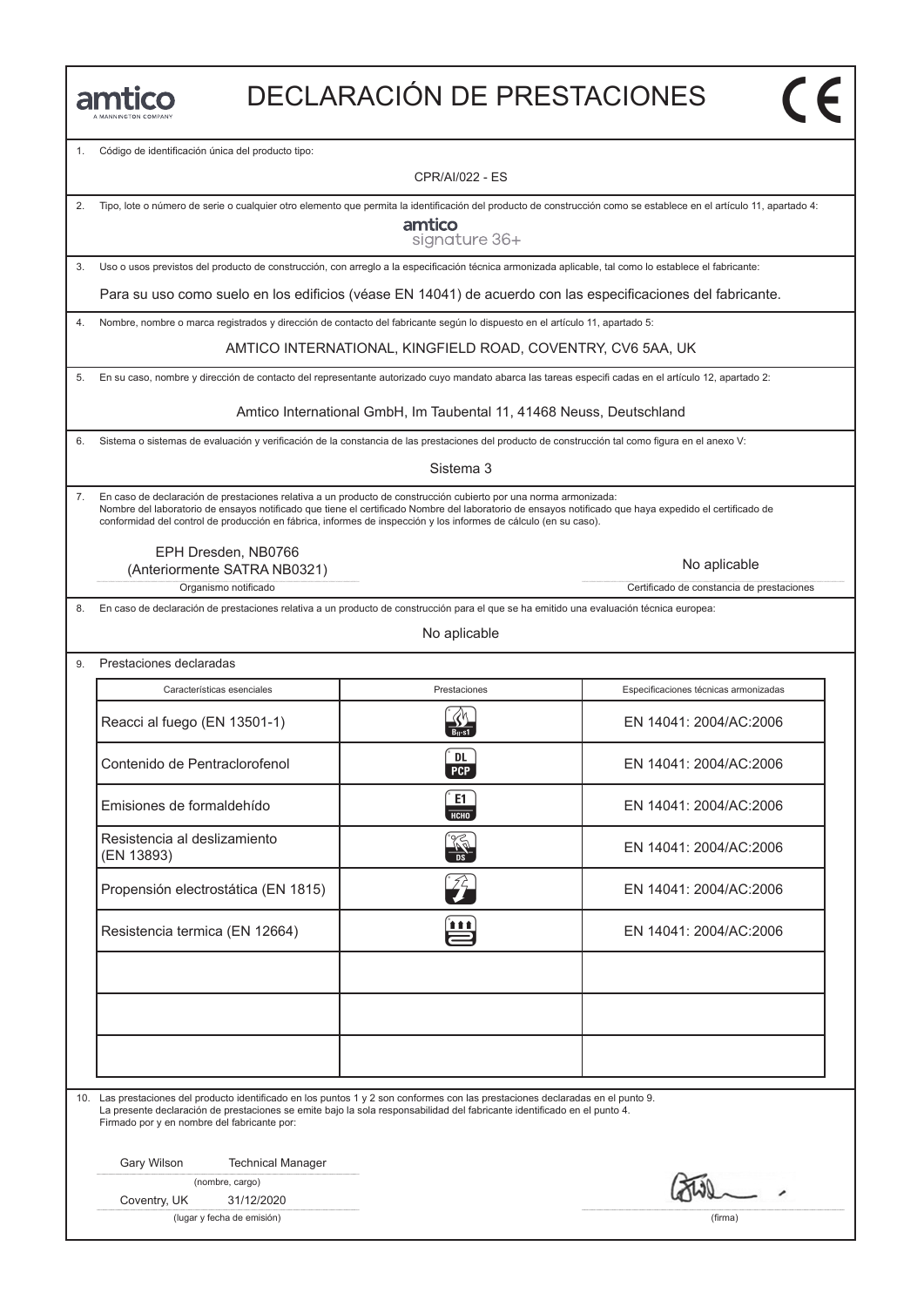## DECLARAҪÃO DE DESEMPENHO

1. Código de identificação único do produto-tipo:

CPR/AI/022 - PT

| amtico<br>signature 36+                                                                                                                                       |
|---------------------------------------------------------------------------------------------------------------------------------------------------------------|
| Utilização ou utilizações previstas do produto de construção, de acordo com a especificação técnica harmonizada aplicável, tal como previsto pelo fabricante: |
|                                                                                                                                                               |

2. Número do tipo, do lote ou da série, ou quaisquer outros elementos que permitam a identificação do produto de construção, nos termos do n.o 4 do artigo 11.o:

Para utilização como revestimento em edifícios (ver EN 14041) de acordo com as especificações do fabricante.

4. Nome, designação comercial ou marca comercial registada e endereço de contacto do fabricante, nos termos do n.o 5 do artigo 11.o:

AMTICO INTERNATIONAL, KINGFIELD ROAD, COVENTRY, CV6 5AA, UK

5. Se aplicável, nome e endereço de contacto do mandatário cujo mandato abrange os actos especificados no n.o 2 do artigo 12.o:

Amtico International GmbH, Im Taubental 11, 41468 Neuss, Deutschland

6. Sistema ou sistemas de avaliação e verificação da regularidade do desempenho do produto de construção tal como previsto no anexo V:

Sistema 3

7. No caso de uma declaração de desempenho relativa a um produto de construção abrangido por uma norma harmonizada: Nome do laboratório de teste notificado que emitiu o certificado de conformidade do controlo de produção da fábrica, relatórios de inspeção e relatórios de cálculo (se aplicável).

EPH Dresden, NB0766

Organismo notificado **Certificado de regularidade do desempenho** (Anteriormente SATRA NB0321)

8. No caso de uma declaração de desempenho relativa a um produto de construção para o qual tenha sido emitida uma Avaliação Técnica Europeia:

Não aplicável

| Características essenciais        | Desempenho       | Especificações técnicas harmonizada |
|-----------------------------------|------------------|-------------------------------------|
| Reação ao fogo (EN 13501-1)       |                  | EN 14041: 2004/AC:2006              |
| Conteúdo de pentaclorofenol       | DL<br><b>PCP</b> | EN 14041: 2004/AC:2006              |
| Emissões de formaldeído           | E1<br>НСНО       | EN 14041: 2004/AC:2006              |
| Anti-derrapagem (EN 13893)        |                  | EN 14041: 2004/AC:2006              |
| Propensão eletrostática (EN 1815) |                  | EN 14041: 2004/AC:2006              |
| Resistência térmica (EN 12664)    | <b></b>          | EN 14041: 2004/AC:2006              |
|                                   |                  |                                     |
|                                   |                  |                                     |
|                                   |                  |                                     |

10. O desempenho do produto identificado nos pontos 1 e 2 é conforme com o desempenho declarado no ponto 9.

A presente declaração de desempenho é emitida sob a exclusiva responsabilidade do fabricante identificado no ponto 4. Assinado por e em nome do fabricante por:

Gary Wilson Technical Manager

(nome e cargo)

Coventry, UK 31/12/2020

(local e data de emissão) (assinatura)

Não aplicável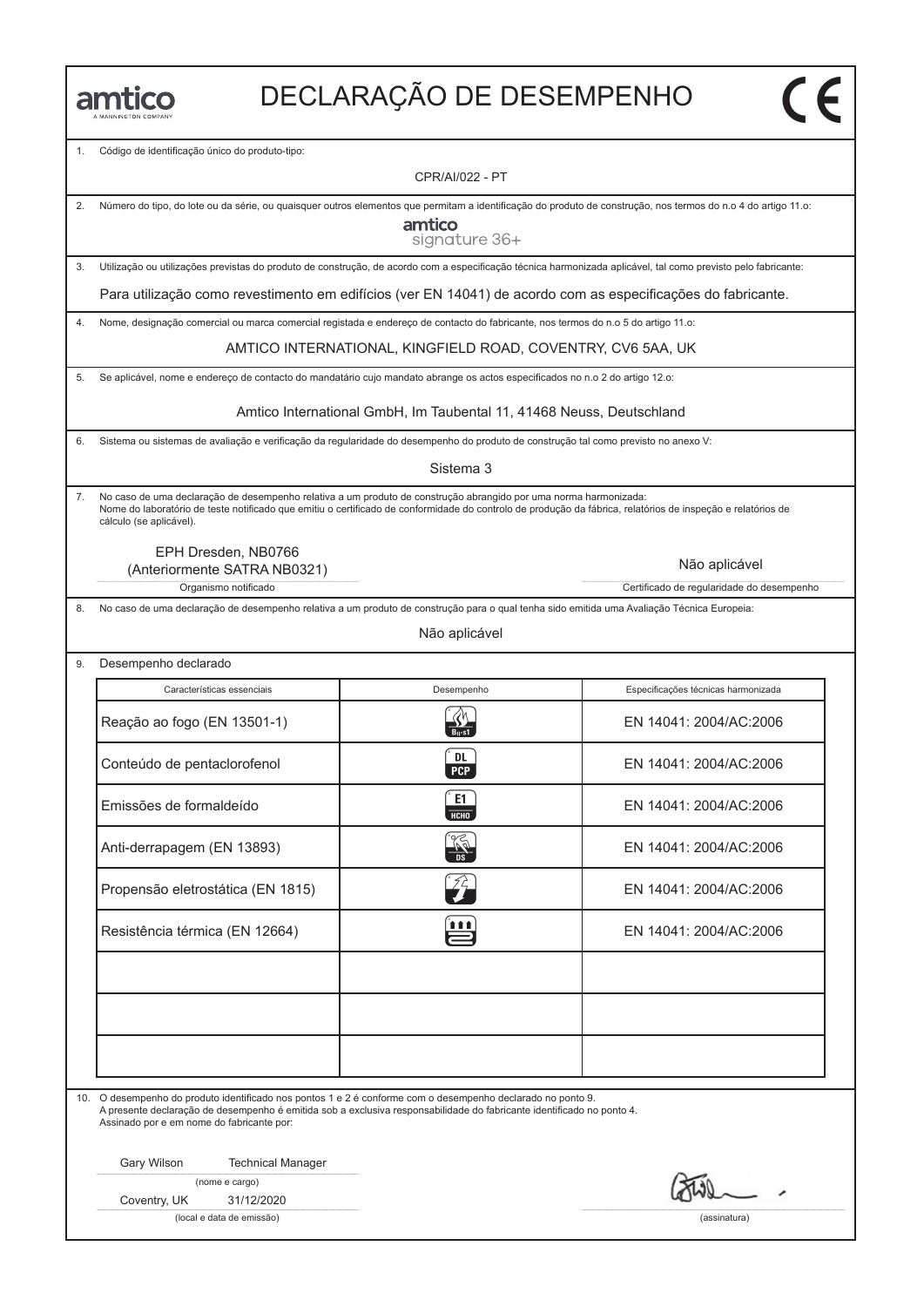| MANNINGTON COMPANY |  |
|--------------------|--|

#### DIKJARAZZJONI TA' PRESTAZZJONI

1. Kodići uniku ta' identifikazzjoni tat-tip tal-prodott:

CPR/AI/022 - MT

2. Tip, numru tal-lott jew tas-serje jew kwalunkwe element ieħor li jippermetti l-identifikazzjoni tal-prodott għall-bini kif meħtieġ taħt l-Artikolu 11(4):

amtico signature 36+

3. Użu jew użi intiżi tal-prodott għall-bini, f'konformità mal-ispeċifikazzjoni teknika armonizzata applikabbli, kif previst mill-manifattur:

Għall-użu bħala paviment f'bini (ara EN 14041) skond l-ispeċifikazzjonijiet tal-manifattur.

4. Isem, isem tal-kummerċ irreġistrat jew it-trade mark irreġistrat u indirizz ta' kuntatt tal-manifattur kif meħtieġ taħt l-Artikolu 11(5):

AMTICO INTERNATIONAL, KINGFIELD ROAD, COVENTRY, CV6 5AA, UK

5. Fejn applikabbli, l-isem u l-indirizz ta' kuntatt tar-rappreżentant awtorizzat li l-mandat tiegħu jkopri l-kompiti speċifikati l-Artikolu 12(2):

Amtico International GmbH, Im Taubental 11, 41468 Neuss, Deutschland

6. Is-sistema jew sistemi ta' valutazzjoni u verifika tal-kostanza tal-prestazzjoni tal-prodott għall-bini kif stabbilit fl-Anness V:

Sistema 3

7. Fil-każ tad-dikjarazzjoni tal-prestazzjoni rigward prodott għall-bini kopert minn standard armonizzat: Isem tal-laboratorju tat-test notifikat, li jkun ħareġ iċ-ċertifikat ta 'konformità tal-kontroll tal-produzzjoni f'fabbrika, ir-rapporti ta' spezzjoni u r-rapporti tal-kalkolu (jekk rilevanti).

EPH Dresden, NB0766 (Preċedentement SATRA NB0321)

Mhux applikabbli

 $\overline{\mathsf{c}\mathsf{c}}$ 

Korp Notifikat **in the set of the set of the set of the set of the set of the set of the set of the set of the set of the set of the set of the set of the set of the set of the set of the set of the set of the set of the s** 

8. Fil-każ tad-dikjarazzjoni tal-prestazzjoni rigward prodott għall-bini kopert li għalih tkun inħarġet Valutazzjoni Teknika Ewropea:

Mhux applikabbli

| Prestazzjoni ddikjarata             |                         |                                         |
|-------------------------------------|-------------------------|-----------------------------------------|
| Karatteristići essenzjali           | Prestazzjoni            | Specifikazzjonijiet teknici armonizzati |
| Reazzjoni għan-nar (EN 13501-1)     |                         | EN 14041: 2004/AC:2006                  |
| Kontenut tal Pentachlorophenol      | <b>DL</b><br><b>PCP</b> | EN 14041: 2004/AC:2006                  |
| Emissjonijiet Formaldehyd           | E1<br><b>HCHO</b>       | EN 14041: 2004/AC:2006                  |
| slip reżistenza (EN 13893)          |                         | EN 14041: 2004/AC:2006                  |
| Propensità elettrostatika (EN 1815) |                         | EN 14041: 2004/AC:2006                  |
| Rezistenza Termali (EN 12664)       | <u>in</u>               | EN 14041: 2004/AC:2006                  |
|                                     |                         |                                         |
|                                     |                         |                                         |
|                                     |                         |                                         |

10. Il-prestazzjoni tal-prodott identifikat fil-punti 1 u 2 hija f'konformità mal-prestazzjoni ddikjarata fil-punt 9. Din id-dikjarazzjoni ta' prestazzjoni hi maħruġa taħt ir-responsabbiltà unika tal-manifattur identifikat fil-punt 4. Iffirmat għal u f'isem il-manifattur minn:

Gary Wilson Technical Manager

(isem u funzjoni)

Coventry, UK 31/12/2020

(post u data tal-ħruġ) (firma)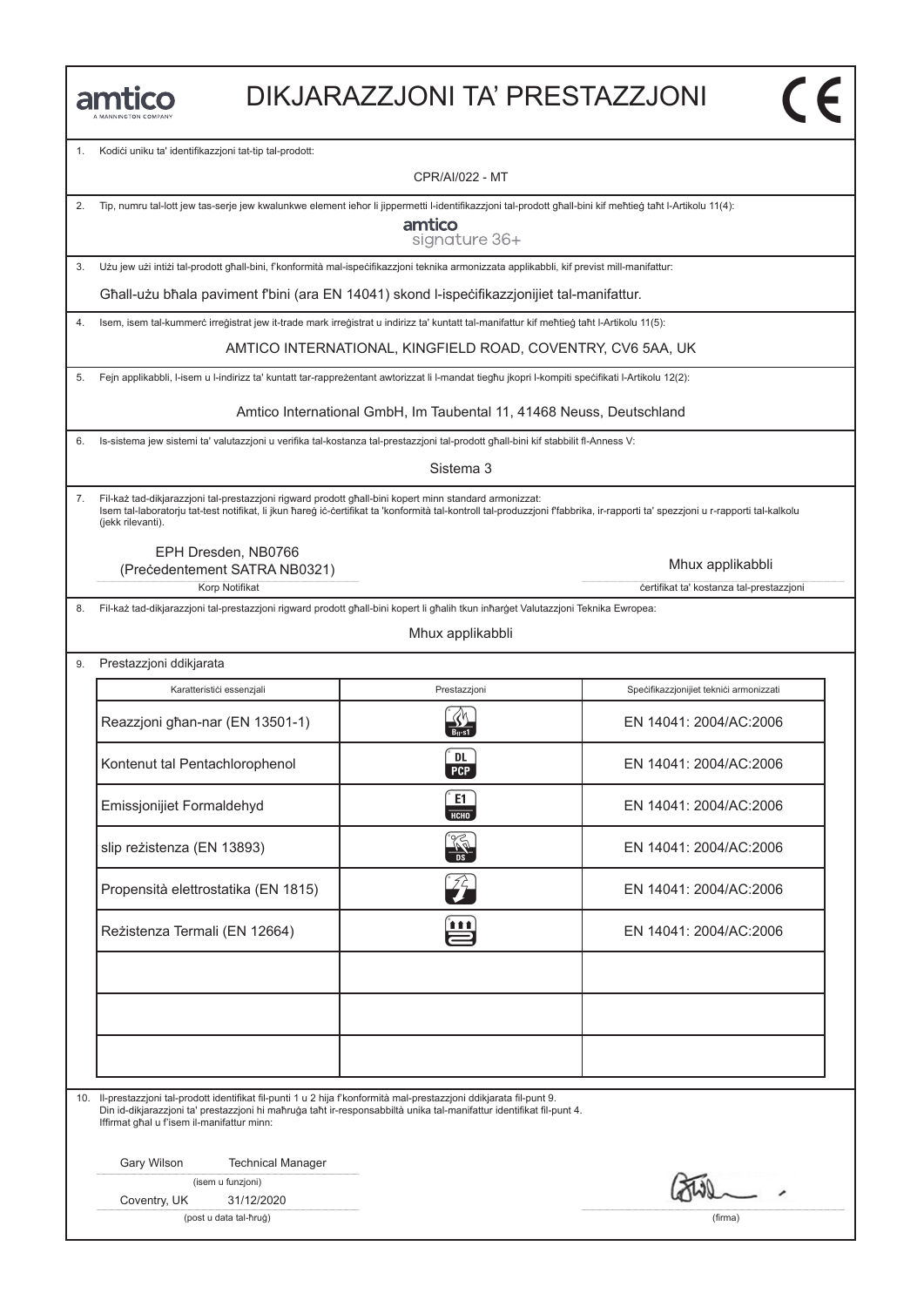# TELJESÍTMÉNYNYILATKOZAT

1. A terméktípus egyedi azonosító kódja:

|    | <b>CPR/AI/022 - HU</b>                                                                                                                                                                                                                                                               |                                                                      |                                 |
|----|--------------------------------------------------------------------------------------------------------------------------------------------------------------------------------------------------------------------------------------------------------------------------------------|----------------------------------------------------------------------|---------------------------------|
| 2. | Típus-, tétel- vagy sorozatszám vagy egyéb ilyen elem, amely lehetővé teszi az építési termék azonosítását a 11. cikk (4) bekezdésében előírtaknak megfelelően:<br>amtico                                                                                                            |                                                                      |                                 |
|    |                                                                                                                                                                                                                                                                                      | signature 36+                                                        |                                 |
| 3. | Az építési terméknek a gyártó által meghatározott rendeltetése vagy rendeltetései az alkalmazandó harmonizált műszaki előírással összhangban:                                                                                                                                        |                                                                      |                                 |
|    | Való felhasználásra padló az épületek (lásd az EN 14041), a gyártó előírásainak.                                                                                                                                                                                                     |                                                                      |                                 |
| 4. | A gyártók neve, bejegyzett kereskedelmi neve, illetve bejegyzett védjegye, valamint értesítési címe a 11. cikk (5) bekezdésében előírtaknak megfelelően:                                                                                                                             |                                                                      |                                 |
|    |                                                                                                                                                                                                                                                                                      | AMTICO INTERNATIONAL, KINGFIELD ROAD, COVENTRY, CV6 5AA, UK          |                                 |
| 5. | Adott esetben annak a meghatalmazott képviselőnek a neve és értesítési címe, akinek a megbízása körébe a 12. cikk (2) bekezdésében meghatározott<br>feladatok tartoznak:                                                                                                             |                                                                      |                                 |
|    |                                                                                                                                                                                                                                                                                      | Amtico International GmbH, Im Taubental 11, 41468 Neuss, Deutschland |                                 |
| 6. | Az építési termékek teljesítménye állandóságának értékelésére és ellenőrzésére szolgáló, az V. mellékletben szereplők szerinti rendszer vagy rendszerek:                                                                                                                             |                                                                      |                                 |
|    |                                                                                                                                                                                                                                                                                      | Rendszer 3                                                           |                                 |
| 7. | Harmonizált szabványok által szabályozott építési termékekre vonatkozó gyártói nyilatkozat esetén:<br>Neve a bejelentett vizsgáló laboratórium, amely kiadta a megfelelőségi tanúsítványt az üzemi gyártásellenőrzés, vizsgálati jelentések és számítási<br>jelentés (ha van ilyen). |                                                                      |                                 |
|    | EPH Dresden, NB0766                                                                                                                                                                                                                                                                  |                                                                      | Nem alkalmazható                |
|    | (Korábban SATRA NB0321)<br>Intézmény neve                                                                                                                                                                                                                                            |                                                                      | A teljesítménynyilatkozat száma |
| 8. | Olyan építési termékekre vonatkozó gyártói nyilatkozat esetén, amelyekre európai műszaki értékelést adtak ki:                                                                                                                                                                        |                                                                      |                                 |
|    |                                                                                                                                                                                                                                                                                      | Nem alkalmazható                                                     |                                 |
| 9. | A nyilatkozat szerinti teljesítmény                                                                                                                                                                                                                                                  |                                                                      |                                 |
|    | Alapvető tulajdonságok                                                                                                                                                                                                                                                               | Teljesítmény                                                         | Harmonizált műszaki előírások   |
|    | Tüzveszélyesség (EN 13501-1)                                                                                                                                                                                                                                                         | $\frac{\sqrt{9}}{B_{\text{fl}}\text{-}s1}$                           | EN 14041: 2004/AC:2006          |
|    | Pentaklór-fenol-tartalom                                                                                                                                                                                                                                                             | DL<br><b>PCP</b>                                                     | EN 14041: 2004/AC:2006          |
|    | Formaldehid kibocsátás                                                                                                                                                                                                                                                               | E1<br><b>HCHO</b>                                                    | EN 14041: 2004/AC:2006          |
|    | Csúszási ellenállás (EN 13893)                                                                                                                                                                                                                                                       | <b>DS</b>                                                            | EN 14041: 2004/AC:2006          |
|    | Elektrosztatikus hajlam (EN 1815)                                                                                                                                                                                                                                                    |                                                                      | EN 14041: 2004/AC:2006          |
|    | Hőálló (EN 12664)                                                                                                                                                                                                                                                                    | 111                                                                  | EN 14041: 2004/AC:2006          |
|    |                                                                                                                                                                                                                                                                                      |                                                                      |                                 |
|    |                                                                                                                                                                                                                                                                                      |                                                                      |                                 |
|    |                                                                                                                                                                                                                                                                                      |                                                                      |                                 |
|    |                                                                                                                                                                                                                                                                                      |                                                                      |                                 |
|    |                                                                                                                                                                                                                                                                                      |                                                                      |                                 |
|    | 10. Az 1. és 2. pontban meghatározott termék teljesítménye megfelel a 9. pontban feltüntetett, nyilatkozat szerinti teljesítménynek.<br>E teljesítménynyilatkozat kiadásáért kizárólag a 4. pontban meghatározott gyártó a felelős.<br>A gyártó nevében és részéről aláíró személy:  |                                                                      |                                 |
|    | Gary Wilson<br><b>Technical Manager</b>                                                                                                                                                                                                                                              |                                                                      |                                 |
|    | (név és beosztás)                                                                                                                                                                                                                                                                    |                                                                      |                                 |
|    | Coventry, UK<br>31/12/2020<br>(a kiállítás helye és dátuma)                                                                                                                                                                                                                          |                                                                      | (aláírás)                       |
|    |                                                                                                                                                                                                                                                                                      |                                                                      |                                 |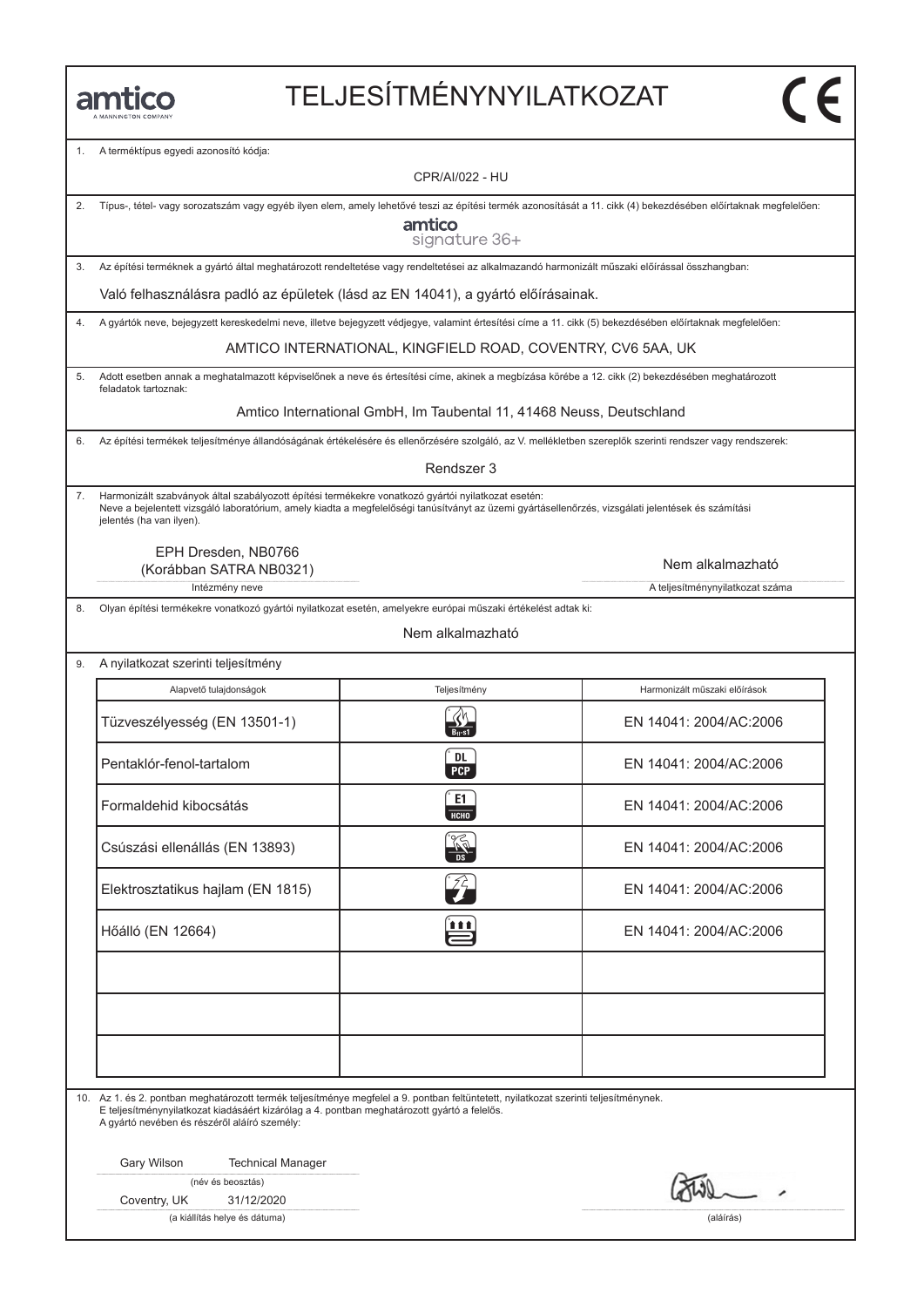# PROHLÁŠENÍ O VLASTNOSTECH

1. Jedinečný identifikační kód typu výrobku:

CPR/AI/022 - CZ

2. Typ, série nebo sériové číslo nebo jakýkoli jiný prvek umožňující identifikaci stavebních výrobků podle čl. 11 odst. 4:

amtico signature 36+

3. Zamýšlené použití nebo zamýšlená použití stavebního výrobku v souladu s příslušnou harmonizovanou technickou specifikací podle předpokladu výrobce:

Pro použití jako podlahy v budovách (viz EN 14041) podle specifikace výrobce.

4. Jméno, firma nebo registrovaná obchodní známka a kontaktní adresa výrobce podle čl. 11 odst. 5:

AMTICO INTERNATIONAL, KINGFIELD ROAD, COVENTRY, CV6 5AA, UK

5. Případně jméno a kontaktní adresa zplnomocněného zástupce, jehož plná moc se vztahuje na úkoly uvedené v čl. 12 odst. 2:

Amtico International GmbH, Im Taubental 11, 41468 Neuss, Deutschland

6. Systém nebo systémy posuzování a ověřování stálosti vlastností stavebních výrobků, jak je uvedeno v příloze V:

Systém 3

7. V případě prohlášení o vlastnostech týkajících se stavebního výrobku, na který se vztahuje harmonizovaná norma: Název oznámeného zkušební laboratoře, který vydal osvědčení o shodě řízení výroby, inspekční zprávy a zprávy o výpočtu (pokud je to relevantní).

> EPH Dresden, NB0766 (Dříve SATRA NB0321)

> > Notifikovaný orgán **Matematica Notifikovaný orgán Cienteria** Notifikovaný orgán Osvědčení o stálosti vlastností

9. Vlastnosti uvedené v prohlášení

8. V případě prohlášení o vlastnostech týkajících se stavebního výrobku, pro který bylo vydáno evropské technické posouzení:

Není použitelný

| Základní charakteristiky             | Vlastnost                   | Harmonizované technické specifikace |
|--------------------------------------|-----------------------------|-------------------------------------|
| Reakce na oheň (EN 13501-1)          | $B_{11}$ -s1                | EN 14041: 2004/AC:2006              |
| Obsah pentachlorofenolu              | DL.<br><b>PCP</b>           | EN 14041: 2004/AC:2006              |
| Emise formaldehydu                   | E1<br>НСНО                  | EN 14041: 2004/AC:2006              |
| Odpor proti skluzu (EN 13893)        |                             | EN 14041: 2004/AC:2006              |
| Elektrostatická náchylnost (EN 1815) | $\mathcal{L}_{\mathcal{T}}$ | EN 14041: 2004/AC:2006              |
| Teplotní odolnost (EN 12664)         | Ë                           | EN 14041: 2004/AC:2006              |
|                                      |                             |                                     |
|                                      |                             |                                     |
|                                      |                             |                                     |

10. Vlastnost výrobku uvedená v bodě 1 a 2 je ve shodě s vlastností uvedenou v bodě 9. Toto prohlášení o vlastnostech se vydává na výhradní odpovědnost výrobce uvedeného v bodě 4.

Podepsáno za výrobce a jeho jménem:

Gary Wilson Technical Manager

| (jméno a funkce) |  |
|------------------|--|
|------------------|--|

Coventry, UK 31/12/2020

(místo a datum vydání) (podpis)

Není použitelný

 $\overline{\mathsf{c}\mathsf{c}}$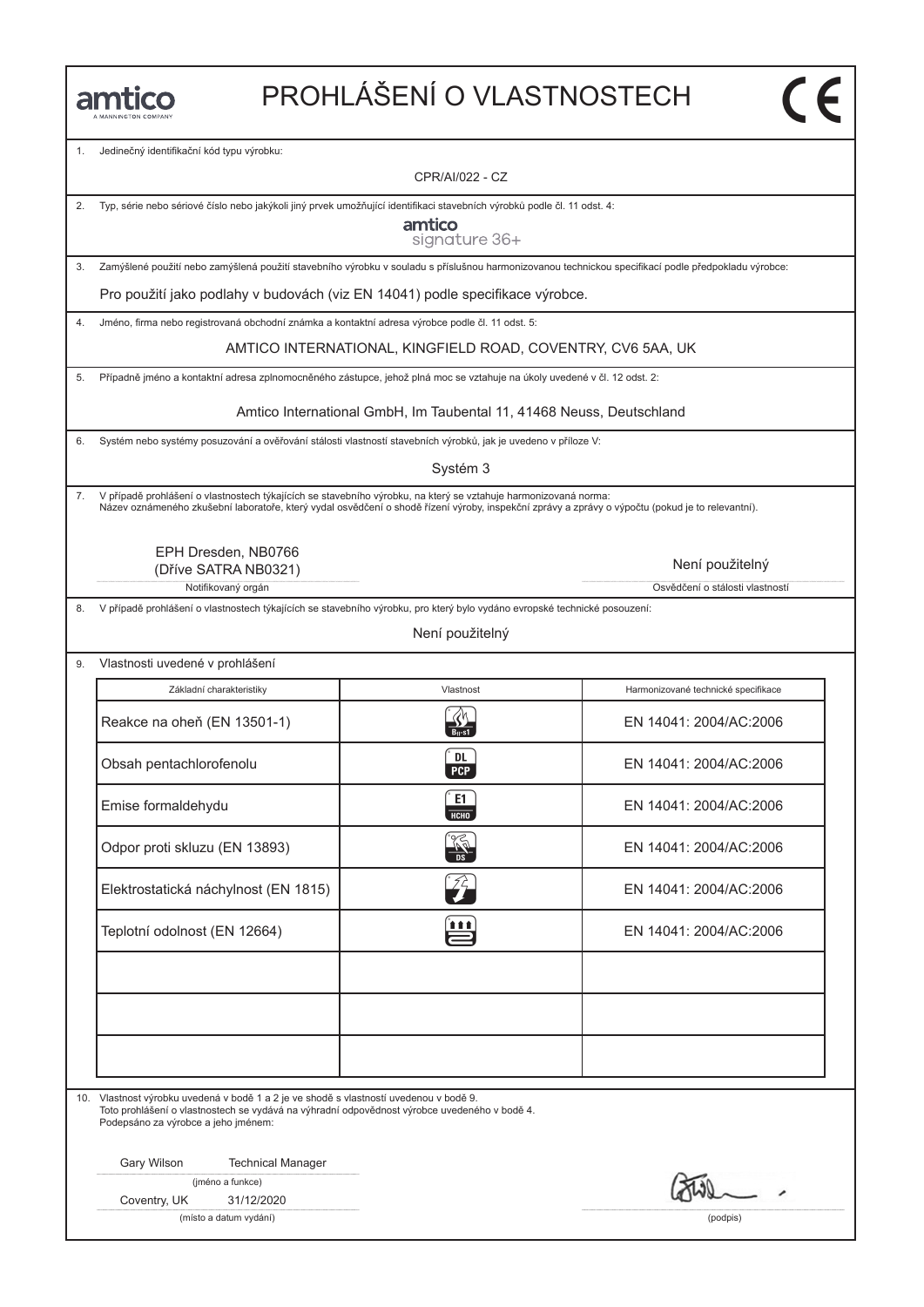## VYHLÁSENIE O PARAMETROCH

1. Jedinečný identifikačný kód typu výrobku:

CPR/AI/022 - SK

2. Typ, číslo výrobnej dávky alebo sériové číslo, alebo akýkoľvek iný prvok umožňujúci identifikáciu stavebného výrobku, ako sa vyžaduje podľa článku 11 ods. 4:

amtico signature 36+

3. Zamýšľané použitia stavebného výrobku, ktoré uvádza výrobca, v súlade s uplatniteľnou harmonizovanou technickou špecifikáciou:

Pre použitie ako podlahy v budovách (pozri EN 14041) je podľa špecifikácie výrobcu.

4. Meno, registrované obchodné meno alebo registrovaná ochranná známka a kontaktná adresa výrobcu, ako sa vyžaduje podľa článku 11 ods. 5:

AMTICO INTERNATIONAL, KINGFIELD ROAD, COVENTRY, CV6 5AA, UK

5. V prípade potreby meno a kontaktná adresa splnomocneného zástupcu, ktorého splnomocnenie zahŕňa úlohy vymedzené v článku 12 ods. 2:

Amtico International GmbH, Im Taubental 11, 41468 Neuss, Deutschland

6. Systém alebo systémy posudzovania a overovania nemennosti parametrov stavebného výrobku, ako sa uvádzajú v prílohe V:

Systém 3

7. V prípade vyhlásenia o parametroch týkajúceho sa stavebného výrobku, na ktorý sa vzťahuje harmonizovaná norma: Názov notifikovaného skúšobného laboratória, ktorý vydal osvedčenie o zhode riadenia výroby, inšpekčné správy a správy o výpočte (ak je to relevantné).

> EPH Dresden, NB0766 (Predtým SATRA NB0321)

> > Notifikovaný orgán **Osvetlandia** Osvetlánia od Osvetlánia od Osvetlánia od Osvetlánia o stálosti vlastností

8. V prípade vyhlásenia o parametroch týkajúceho sa stavebného výrobku, na ktorý bolo vypracované európske technické posúdenie:

Nie je použiteľný

9. Deklarované parametre Podstatné vlastnosti **Parametre** Harmonizované technické špecifikácie **Parametre** Harmonizované technické špecifikácie Podstatné vlastnosti Parametre Harmonizované technické špecifikácie<br>Reakcia na oheň (EN 13501-1) Reakcia na oheň (EN 13501-1) R EN 14041: 2004/AC:2006 Reakcia na oheň (EN 13501-1)<br>
Obsah pentachlórfenolu (EN 14041: 2004/AC:2006<br>
Obsah pentachlórfenolu (EN 14041: 2004/AC:2006 Emisia formaldehydu c EN 14041: 2004/AC:2006<br>Emisia formaldehydu c EN 14041: 2004/AC:2006 Emisia formaldehydu EN 14041: 2004/AC:2006<br>
Odpor proti sklzu (EN 13893)  $\frac{204}{100}$  EN 14041: 2004/AC:2006 Odpor proti skizu (EN 13893)<br>
Elektrostatická náchylnosť (EN 1815)<br>
Elektrostatická náchylnosť (EN 1815) Elektrostatická náchylnosť (EN 1815)<br>Tepelná odolnosť (EN 12664) en EN 14041: 2004/AC:2006

10. Parametre výrobku uvedené v bodoch 1 a 2 sú v zhode s deklarovanými parametrami v bode 9. Toto vyhlásenie o parametroch sa vydáva na výhradnú zodpovednosť výrobcu uvedeného v bode 4. Podpísal(-a) za a v mene výrobcu:

Gary Wilson Technical Manager

(meno a funkcia)

Coventry, UK 31/12/2020

(miesto a dátum vydania) (podpis)

Nepoužiteľn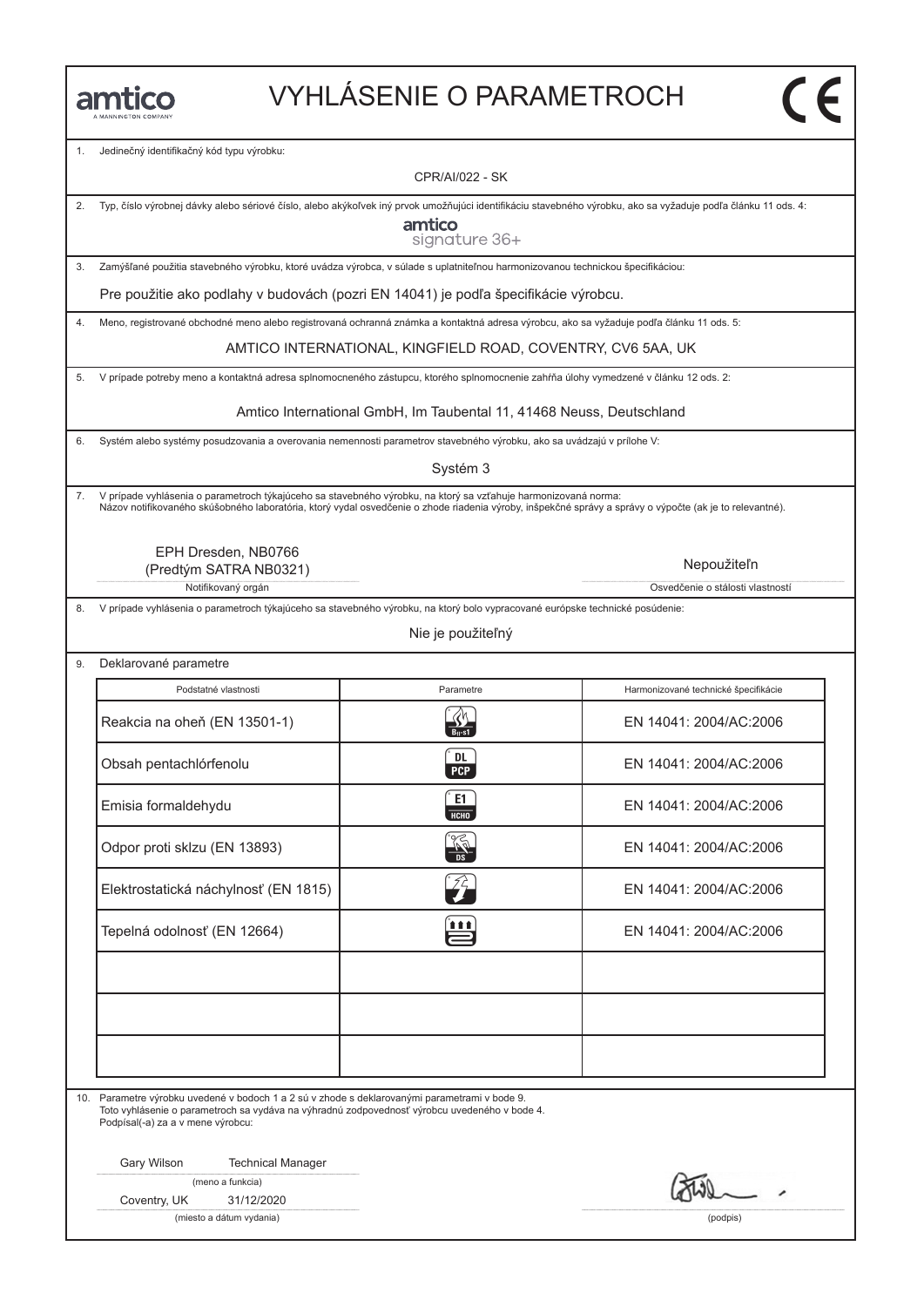#### IZJAVA O LASTNOSTIH

1. Enotna identifikacijska oznaka tipa proizvoda:

CPR/AI/022 - SI

2. Tip, serijska ali zaporedna številka ali kateri koli drug element, na podlagi katerega je mogoče prepoznati gradbene proizvode, v skladu s členom 11(4):

amtico signature 36+

3. Predvidena uporaba ali predvidene vrste uporabe gradbenega proizvoda v skladu z veljavno harmonizirano tehnično specifikacijo, kot jih predvideva proizvajalec:

Za uporabo kot talne obloge v stavbah (glej EN 14041) v skladu z navodili proizvajalca.

4. Ime, registrirano trgovsko ime ali registrirana blagovna znamka in naslov proizvajalca v skladu s členom 11(5):

AMTICO INTERNATIONAL, KINGFIELD ROAD, COVENTRY, CV6 5AA, UK

5. Po potrebi ime ali naslov pooblaščenega zastopnika, katerega pooblastilo zajema naloge, opredeljene v členu 12(2):

Amtico International GmbH, Im Taubental 11, 41468 Neuss, Deutschland

6. Sistem ali sistemi ocenjevanja in preverjanja nespremenljivosti lastnosti gradbenega proizvoda, kot je določeno v Prilogi V:

Sistem 3

7. Za izjavo o lastnostih glede gradbenega proizvoda, za katerega velja harmoniziran standard:<br>Ime priglašenega testnega laboratorija, ki je izdala potrdilo o skladnosti tovarniške kontrole proizvodnje, poročila o pregledu

EPH Dresden, NB0766 (Prej SATRA NB0321)

priglašeni organ **Certifikat o nespremenljivosti lastnosti** Certifikat o nespremenljivosti lastnosti

8. Za izjavo o lastnostih glede gradbenega proizvoda, za katerega je bila izdana evropska tehnična ocena:

Se ne uporablja

9. Navedena lastnost

| Bistvene značilnosti:                    | Lastnost            | Harmonizirane tehnične specifikacije |
|------------------------------------------|---------------------|--------------------------------------|
| Preiskus odziva na ogenj<br>(EN 13501-1) |                     | EN 14041: 2004/AC:2006               |
| Vsebina pentaklorofenol                  | DL<br><b>PCP</b>    | EN 14041: 2004/AC:2006               |
| Emisije formaldehida                     | E1<br><b>HCHO</b>   | EN 14041: 2004/AC:2006               |
| Odpornost proti zdrsu (EN 13893)         |                     | EN 14041: 2004/AC:2006               |
| Elektrostatična nagnjenost (EN 1815)     | $\hat{\mathscr{L}}$ | EN 14041: 2004/AC:2006               |
| Toplotna odpornost (EN 12664)            | Ë                   | EN 14041: 2004/AC:2006               |
|                                          |                     |                                      |
|                                          |                     |                                      |
|                                          |                     |                                      |

10. Lastnosti proizvoda, navedenega v točki 1 in 2, so v skladu z navedenimi lastnostmi iz točke 9. Za izdajo te izjave o lastnostih je odgovoren izključno proizvajalec, naveden v točki 4: Podpisal za in v imenu proizvajalca:

Gary Wilson Technical Manager

(ime in dejavnost)

Coventry, UK 31/12/2020

(kraj in datum izdaje) (podpis)

Se ne uporablja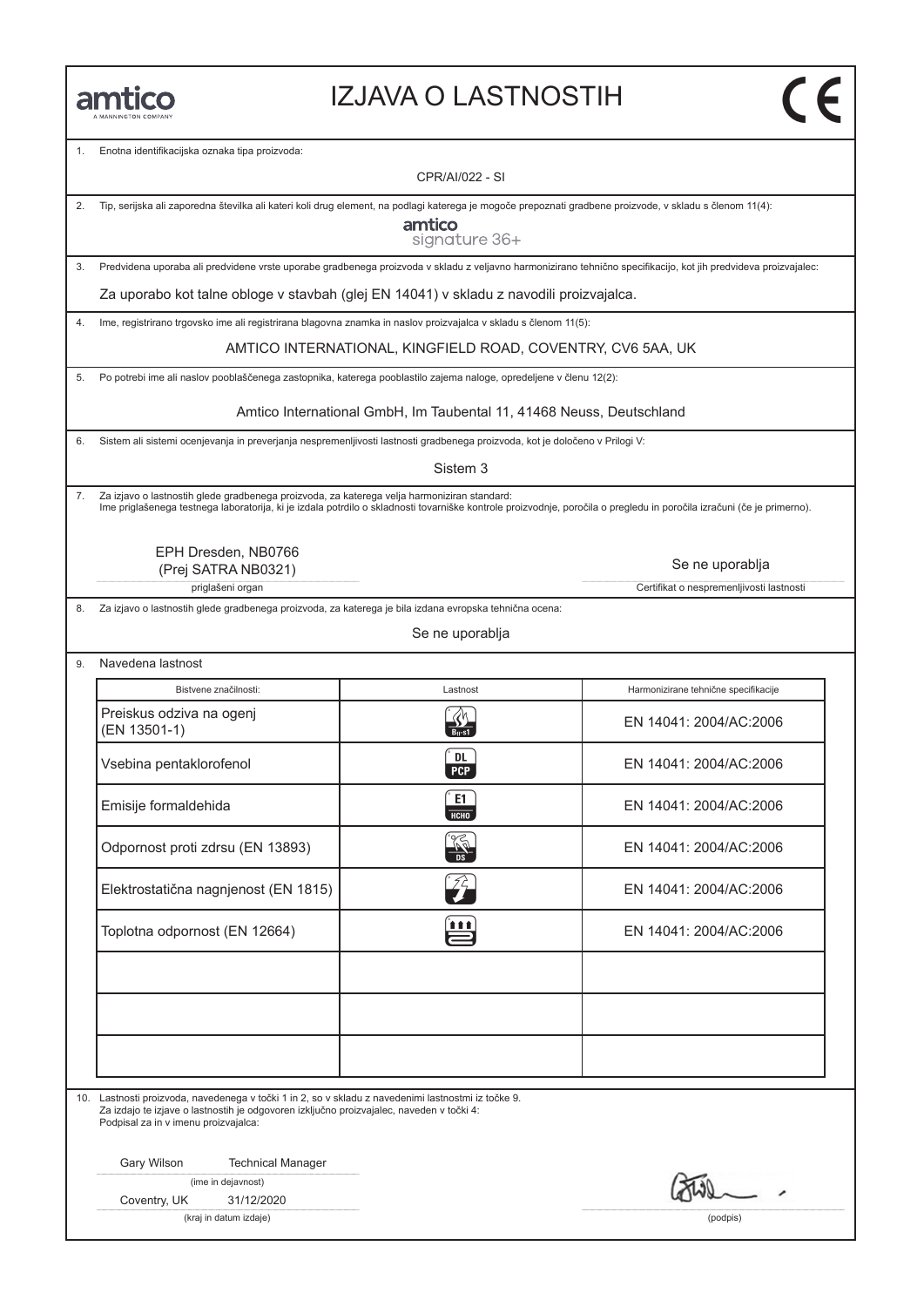|         | amtico                                                                                                                                                                                                                                                                                                                                                    | ДЕКЛАРАЦИЯ ЗА ЕКСПЛОАТАЦИОННИ ПОКАЗАТЕЛИ                             |                                                                                                                                                 |  |
|---------|-----------------------------------------------------------------------------------------------------------------------------------------------------------------------------------------------------------------------------------------------------------------------------------------------------------------------------------------------------------|----------------------------------------------------------------------|-------------------------------------------------------------------------------------------------------------------------------------------------|--|
| $1_{-}$ | Уникален идентификационен код на типа продукт:                                                                                                                                                                                                                                                                                                            |                                                                      |                                                                                                                                                 |  |
|         |                                                                                                                                                                                                                                                                                                                                                           | CPR/AI/022 - BG                                                      |                                                                                                                                                 |  |
| 2.      | Тип, партиден или сериен номер или друг елемент, който позволява да се идентифицира строителният продукт съгласно изискванията на член 11,<br>параграф 4:                                                                                                                                                                                                 | amtico<br>signature 36+                                              |                                                                                                                                                 |  |
| 3.      | Предвидена употреба или употреби на строителния продукт в съответствие с приложимата хармонизирана специ фикация, както е предвидено<br>от производителя:                                                                                                                                                                                                 |                                                                      | За употреба като подова настилка в сгради (виж EN 14041) в съответствие със спецификациите на производителя.                                    |  |
| 4.      |                                                                                                                                                                                                                                                                                                                                                           |                                                                      | Име, регистрирано търговско наименование или регистрирана търговска марка и адрес за контакт на производителя съгласно изискванията на член 11, |  |
|         | параграф 5:                                                                                                                                                                                                                                                                                                                                               | AMTICO INTERNATIONAL, KINGFIELD ROAD, COVENTRY, CV6 5AA, UK          |                                                                                                                                                 |  |
| 5.      | Когато е приложимо, име и адрес за контакт на упълномощения представител, чието пълномощие включва задачите, посочени в член 12, параграф 2:                                                                                                                                                                                                              |                                                                      |                                                                                                                                                 |  |
|         |                                                                                                                                                                                                                                                                                                                                                           | Amtico International GmbH, Im Taubental 11, 41468 Neuss, Deutschland |                                                                                                                                                 |  |
| 6.      | Система или системи за оценяване и проверка на постоянството на експлоатационните показатели на строителния продукт, както са изложени<br>в приложение V:                                                                                                                                                                                                 |                                                                      |                                                                                                                                                 |  |
|         |                                                                                                                                                                                                                                                                                                                                                           | система 3                                                            |                                                                                                                                                 |  |
| 7.      | В случай на декларация за експлоатационни показатели относно строителен продукт е обхванат от хармонизиран стандарт:<br>Наименованието на упълномощения лабораторен тест, който е издал сертификат за съответствие на производствения контрол в предприятието, на<br>инспекционните доклади и отчети изчисления (ако е приложимо).<br>EPH Dresden, NB0766 |                                                                      |                                                                                                                                                 |  |
|         | (Преди това SATRA NB0321)<br>нотифициран орган                                                                                                                                                                                                                                                                                                            |                                                                      | не е приложимо<br>сертификат за постоянството на експлоатационните                                                                              |  |
| 8.      | В случай на декларация за експлоатационни показатели относно строителен продукт, за който е издадена европейска техническа оценка:                                                                                                                                                                                                                        |                                                                      | характеристики                                                                                                                                  |  |
|         |                                                                                                                                                                                                                                                                                                                                                           | не е приложимо                                                       |                                                                                                                                                 |  |
| 9.      | Декларирани експлоатационни показатели                                                                                                                                                                                                                                                                                                                    |                                                                      |                                                                                                                                                 |  |
|         | Съществени характеристики                                                                                                                                                                                                                                                                                                                                 | Експлоатационни показатели                                           | Хармонизирана техническа спецификация                                                                                                           |  |
|         | Реакция на огън (EN 13501-1)                                                                                                                                                                                                                                                                                                                              |                                                                      | EN 14041: 2004/AC:2006                                                                                                                          |  |
|         | Съдържание на пентахлорфенол                                                                                                                                                                                                                                                                                                                              | DL<br><b>PCP</b>                                                     | EN 14041: 2004/AC:2006                                                                                                                          |  |
|         | емисиите на формалдехид                                                                                                                                                                                                                                                                                                                                   | E1<br>НСНО                                                           | EN 14041: 2004/AC:2006                                                                                                                          |  |
|         | Противоплъзгащи (EN 13893)                                                                                                                                                                                                                                                                                                                                |                                                                      | EN 14041: 2004/AC:2006                                                                                                                          |  |
|         | Електростатична склонност<br>(EN 1815)                                                                                                                                                                                                                                                                                                                    | $\mathcal{L}$                                                        | EN 14041: 2004/AC:2006                                                                                                                          |  |
|         | Термична устойчивост (EN 12664)                                                                                                                                                                                                                                                                                                                           | <u> 111</u>                                                          | EN 14041: 2004/AC:2006                                                                                                                          |  |
|         |                                                                                                                                                                                                                                                                                                                                                           |                                                                      |                                                                                                                                                 |  |
|         |                                                                                                                                                                                                                                                                                                                                                           |                                                                      |                                                                                                                                                 |  |
|         |                                                                                                                                                                                                                                                                                                                                                           |                                                                      |                                                                                                                                                 |  |
| 10.     | Експлоатационните показатели на продукта, посочени в точки 1 и 2, съответстват на декларираните експлоатационни показатели в точка 9.<br>Настоящата декларация за експлоатационни показатели се издава изцяло на отговорността на производителя, посочен в точка 4:<br>Подписано за и от името на производителя от:                                       |                                                                      |                                                                                                                                                 |  |
|         | Gary Wilson<br><b>Technical Manager</b>                                                                                                                                                                                                                                                                                                                   |                                                                      |                                                                                                                                                 |  |
|         | (име, длъжност)                                                                                                                                                                                                                                                                                                                                           |                                                                      |                                                                                                                                                 |  |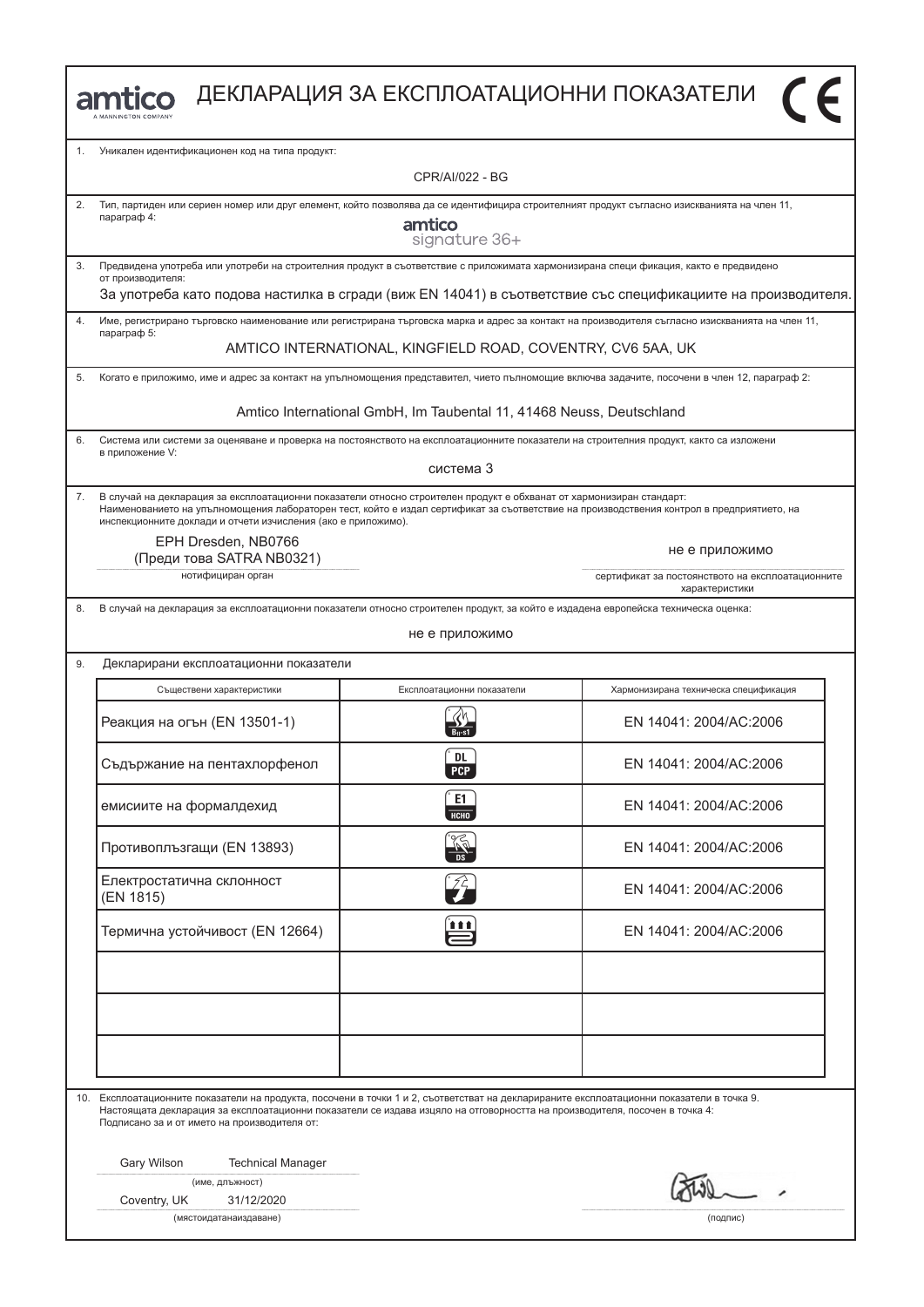1. Cod unic de identificare al produsului-tip:

CPR/AI/022 - RO

 $\sim$ 

2. Tipul, lotul sau numărul de serie sau orice alt element care permite identificarea produsului pentru construcții astfel cum este solicitat la articolul 11 alineatul (4):

amtico

|    | signature oo+                                                                                                                                                                  |
|----|--------------------------------------------------------------------------------------------------------------------------------------------------------------------------------|
| 3. | Utilizarea sau utilizările preconizate ale produsului pentru construcții, în conformitate cu specificația tehnică armonizată aplicabilă, astfel cum este prevăzut de fabricant |
|    | Pentru utilizare ca acoperirea podelelor în clădiri (a se vedea EN 14041), în conformitate cu specificațiile producătorului.                                                   |
| 4. | Numele, denumirea comercială înregistrată sau marca comercială înregistrată si adresa de contact a producătorului, în conformitate cu articolul 11 alineatul (5):              |
|    | AMTICO INTERNATIONAL, KINGFIELD ROAD, COVENTRY, CV6 5AA, UK                                                                                                                    |
| 5. | După caz, numele si adresa de contact a reprezentantului autorizat al cărui mandat acoperă atributiile specificate la articolul 12 alineatul (2):                              |
|    | Amtico International GmbH, Im Taubental 11, 41468 Neuss, Deutschland                                                                                                           |
| 6  | Sistemul sau sistemele de evaluare si verificare a constantei performantei produsului pentru constructii, astfel cum este prevăzut în apexa Vi                                 |

6. Sistemul sau sistemele de evaluare și verificare a constanței performanței produsului pentru construcții, astfel cum este prevăzut în anexa V:

Sistem 3

7. În cazul declarației de performanță privind un produs pentru construcții acoperit de un standard armonizat: Numele de laboratorul de testare notificat care a emis certificatul de conformitate a controlului producției în fabrică, rapoartele de inspecție și rapoarte de calcul (dacă este cazul).

EPH Dresden, NB0766 (Anterior SATRA NB0321)

Organismul notificat certificatul de constanță a performanței

8. În cazul declarației de performanță pentru un produs pentru construcții pentru care s-a emis o evaluare tehnică europeană:

Nu se aplică

| Performanța declarată                     |                         |                                   |
|-------------------------------------------|-------------------------|-----------------------------------|
| Caracteristici esențiale:                 | Performantă             | Specificațiile tehnice armonizate |
| Reacție la foc (EN 13501-1)               |                         | EN 14041: 2004/AC:2006            |
| Conținutului de pentaclorfenol            | <b>DL</b><br><b>PCP</b> | EN 14041: 2004/AC:2006            |
| Emisiile Formaldehidă                     | E1<br>HT                | EN 14041: 2004/AC:2006            |
| rezistenta la alunecare (EN 13893)        | $\frac{1}{\sqrt{2}}$    | EN 14041: 2004/AC:2006            |
| Propensitatea electrostatică<br>(EN 1815) |                         | EN 14041: 2004/AC:2006            |
| Rezistenta termica (EN 12664)             | Ë                       | EN 14041: 2004/AC:2006            |
|                                           |                         |                                   |
|                                           |                         |                                   |
|                                           |                         |                                   |

10. Performanța produsului identificat la punctele 1 și 2 este în conformitate cu performanța declarată de la punctul 9 Această declarație de performanță este emisă pe răspunderea exclusivă a fabricantului identificat la punctul 4 Semnată pentru și în numele fabricantului de către:

Gary Wilson Technical Manager

| (numele și funcția) |  |
|---------------------|--|
|---------------------|--|

Coventry, UK 31/12/2020

(locul și data emiterii) (semnătura)

Nu se aplică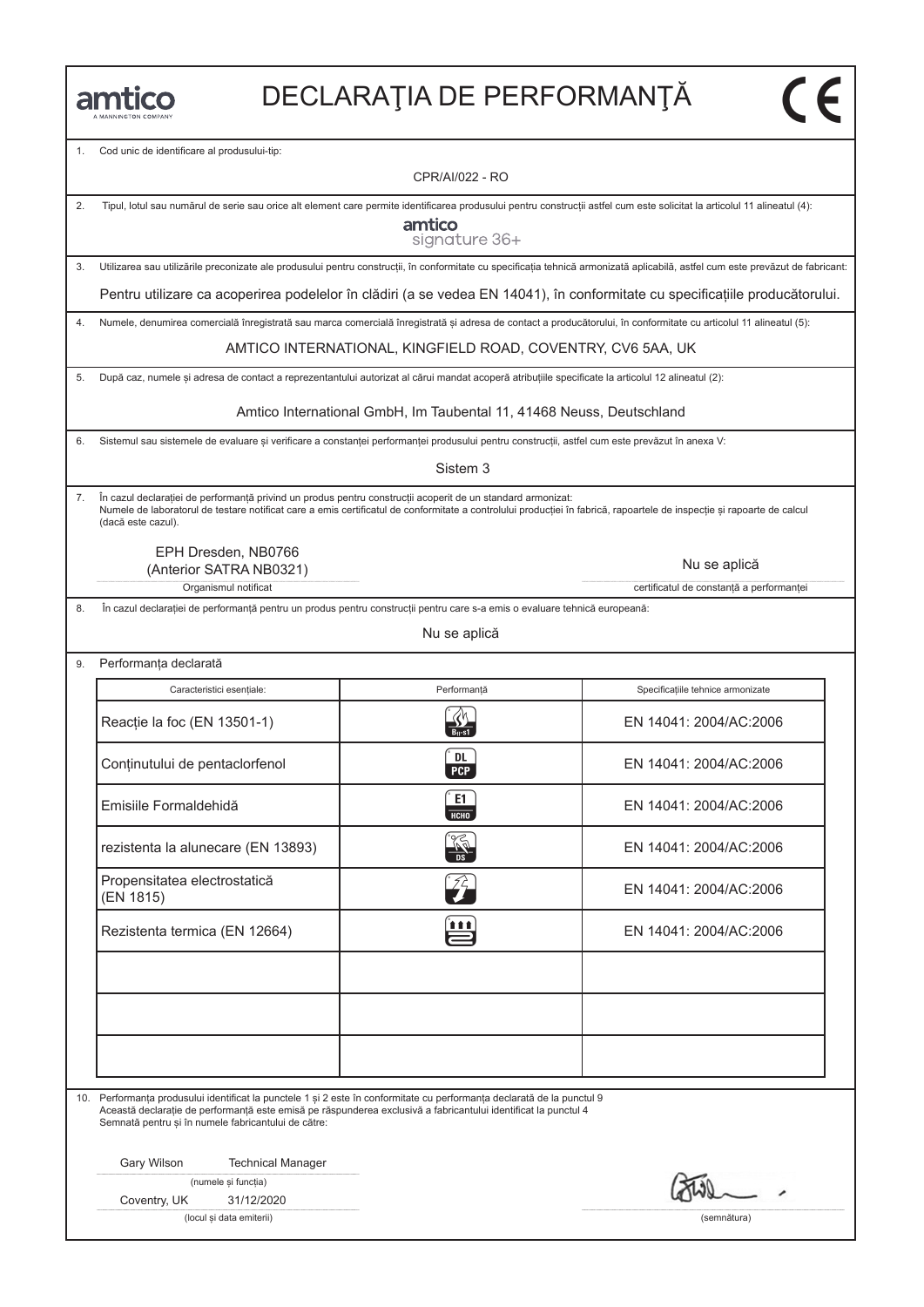#### IZJAVA O SVOJSTVIMA

1. Jedinstveni identifikacijski kod za vrstu proizvoda:

CPR/AI/022 - HR

2. Tip, serija ili serijski broj ili bilo koji drugi element koji omogućuje identifikaciju građevnog proizvoda u skladu s članom 11(4):

amtico signature 36+

3. Namjenjena upotreba ili upotrebe građevnog proizvoda, kompatibilnog s usklađenom tehničkom specifikacijom, predviđena od strane proizvođača:

Za primjenu kao podna obloga u zgradama (vidi EN 14041) prema specifikacijama proizvođača.

4. Ime, registrirani trgovački naziv ili registrirani zaštitni znak i kontakt adresa proizvođača u skladu s članom 11(5):

AMTICO INTERNATIONAL, KINGFIELD ROAD, COVENTRY, CV6 5AA, UK

5. Gdje je primjenljivo, ime i kontakt adresa zastupnika čije ovlaštenje pokriva zadatke navedene u članu 12(2):

Amtico International GmbH, Im Taubental 11, 41468 Neuss, Deutschland

6. Sustav ili sustavi procjene i ispitivanja postojanosti svojstava građevnog proizvoda kako je navedeno u Aneksu V:

Sustav 3

7. Ako se izjava o svojstvima odnosi na građevni proizvod ovuhvaćen usklađenim standardom: Naziv prijavljenog ispitnog laboratorija koji je izdao potvrdu o sukladnosti tvorničke kontrole, izvješća inspekcije i izvješća obračuna (ako je relevantno).

EPH Dresden, NB0766 (Prethodno SATRA NB0321)

Nije primjenljivo

Tijelo za ocjenu sukladnosti **potvrda o postojanosti svojstava** potvrda o postojanosti svojstava

8. U slučaju da se izjava o svojstvima odnosi na građevni proizvod za koji je izdana europska tehnička ocjena:

Nije primjenljivo

9. Deklarirana svojstva

| Bitna obilježja                   | Svojstva                   | Usklađena tehnička specifikacija |
|-----------------------------------|----------------------------|----------------------------------|
| Reakcija na vatru (EN 13501-1)    |                            | EN 14041: 2004/AC:2006           |
| Sadržaj pentaklorfenola           | DL<br><b>PCP</b>           | EN 14041: 2004/AC:2006           |
| Emisija formaldehida              | E1<br>HCHO                 | EN 14041: 2004/AC:2006           |
| Otpornost na klizanje (EN 13893)  | $\frac{\sqrt{2}}{10}$      | EN 14041: 2004/AC:2006           |
| Elektrostatska sklonost (EN 1815) | $\mathcal{Z}_{\mathbf{r}}$ | EN 14041: 2004/AC:2006           |
| Toplinski otpor (EN 12664)        | <u>n a a' </u>             | EN 14041: 2004/AC:2006           |
|                                   |                            |                                  |
|                                   |                            |                                  |
|                                   |                            |                                  |

10. Svojstva proizvoda navedenog u točkama 1 i 2 u skladu su s deklariranim svojstvima u točki 9. Ova izjava o svojstvima izdana je na isključivu odgovornost proizvođača navedenog u točki 4 Za i u ime proizvođača potpisao:

Gary Wilson Technical Manager

|  |  | (ime i položaj) |
|--|--|-----------------|
|--|--|-----------------|

Coventry, UK 31/12/2020

(mjesto i datum izdavanja) (potpis)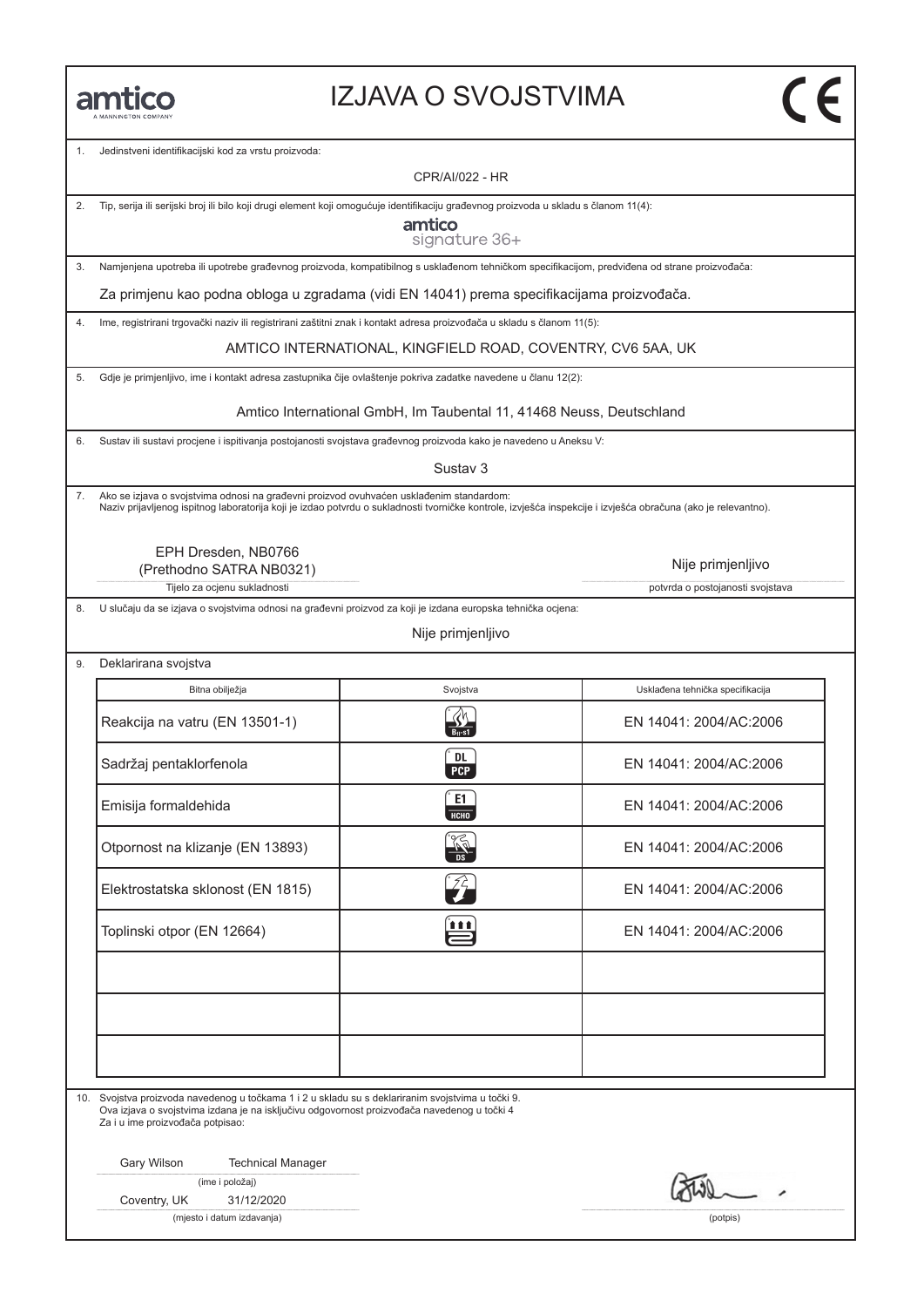

| 1. | Уникальный идентификационный код типа продукции:                                                                                                                                                                                                                                                                                                                                                        |                                 |                                        |  |  |  |  |
|----|---------------------------------------------------------------------------------------------------------------------------------------------------------------------------------------------------------------------------------------------------------------------------------------------------------------------------------------------------------------------------------------------------------|---------------------------------|----------------------------------------|--|--|--|--|
|    | <b>CPR/AI/022 - RU</b>                                                                                                                                                                                                                                                                                                                                                                                  |                                 |                                        |  |  |  |  |
| 2. | Тип, партия или серийный номер или любой иной элемент, позволяющий идентифицировать строительный продукт в соответствии с положениями<br>Статьи 11(4):<br>amtico<br>signature 36+                                                                                                                                                                                                                       |                                 |                                        |  |  |  |  |
| 3. | Предусмотренное производителем назначение строительного продукта в соответствии с применимым гармонизированным техническим стандартам:<br>для использования в качестве напольного покрытия в помещениях (см. EN 14041) в соответствии со                                                                                                                                                                |                                 |                                        |  |  |  |  |
| 4. | спецификациями производителя.<br>Название, зарегистрированное торговое наименование или зарегистрированный товарный знак и контактный адрес производителя в соответствии с                                                                                                                                                                                                                              |                                 |                                        |  |  |  |  |
|    | положениями Статьи 11(5):<br>AMTICO INTERNATIONAL, KINGFIELD ROAD, COVENTRY, CV6 5AA, UK                                                                                                                                                                                                                                                                                                                |                                 |                                        |  |  |  |  |
| 5. | Где применимо, название и контактный адрес уполномоченного представителя, действующего на основании мандата в соответствии с<br>положениями Статьи 12(2):                                                                                                                                                                                                                                               |                                 |                                        |  |  |  |  |
|    | Amtico International GmbH, Im Taubental 11, 41468 Neuss, Deutschland                                                                                                                                                                                                                                                                                                                                    |                                 |                                        |  |  |  |  |
| 6. | Система или системы оценки и подтверждения стабильности эксплуатационных характеристик строительной продукции, как указано в Приложении V:                                                                                                                                                                                                                                                              |                                 |                                        |  |  |  |  |
|    |                                                                                                                                                                                                                                                                                                                                                                                                         | Система 3                       |                                        |  |  |  |  |
| 7. | В случае, если декларация об эксплуатационных характеристиках касается продукции, на которую распространяется гармонизированный стандарт:<br>Название нотифицированной лаборатории испытаний, выдавшей сертификат соответствия системы заводского производственного контроля, отчетов об<br>инспекции и отчетов о расчетах (где применимо):                                                             |                                 |                                        |  |  |  |  |
|    | EPH Dresden, NB0766<br>не применимо                                                                                                                                                                                                                                                                                                                                                                     |                                 |                                        |  |  |  |  |
|    | (Ранее SATRA NB0321)<br>Нотифицированный орган                                                                                                                                                                                                                                                                                                                                                          |                                 | сертификат стабильности характеристик  |  |  |  |  |
| 8. | В случае декларации об эксплуатационных характеристиках, касающихся строительной продукции, для которой была выдана европейская<br>техническая аттестация:<br>не применимо                                                                                                                                                                                                                              |                                 |                                        |  |  |  |  |
| 9. | Задекларированные эксплуатационные характеристики                                                                                                                                                                                                                                                                                                                                                       |                                 |                                        |  |  |  |  |
|    | Существенные характеристики                                                                                                                                                                                                                                                                                                                                                                             | Эксплуатационные характеристики | Гармонизированный технический стандарт |  |  |  |  |
|    | Реакция на воздействие огня<br>(EN 13501-1)                                                                                                                                                                                                                                                                                                                                                             |                                 | EN 14041: 2004/AC:2006                 |  |  |  |  |
|    | Содержание пентахлорофенола                                                                                                                                                                                                                                                                                                                                                                             | DL<br><b>PCP</b>                | EN 14041: 2004/AC:2006                 |  |  |  |  |
|    | Эмиссия формальдегида                                                                                                                                                                                                                                                                                                                                                                                   | E1<br><b>HCHO</b>               | EN 14041: 2004/AC:2006                 |  |  |  |  |
|    | Сопротивление скольжению<br>(EN 13893)                                                                                                                                                                                                                                                                                                                                                                  | ్య                              | EN 14041: 2004/AC:2006                 |  |  |  |  |
|    | Электростатическая склонность<br>(EN 1815)                                                                                                                                                                                                                                                                                                                                                              | $\mathcal{I}^{\mathcal{L}}$     | EN 14041: 2004/AC:2006                 |  |  |  |  |
|    | Термическое сопротивление<br>(EN 12664)                                                                                                                                                                                                                                                                                                                                                                 | <u>μ</u>                        | EN 14041: 2004/AC:2006                 |  |  |  |  |
|    |                                                                                                                                                                                                                                                                                                                                                                                                         |                                 |                                        |  |  |  |  |
|    |                                                                                                                                                                                                                                                                                                                                                                                                         |                                 |                                        |  |  |  |  |
|    |                                                                                                                                                                                                                                                                                                                                                                                                         |                                 |                                        |  |  |  |  |
|    | 10. Эксплуатационные характеристики продукции, указанной в пунктах 1 и 2, соответствуют задекларированным эксплуатационным характеристикам,<br>указанным в пункте 9. Настоящая декларация об эксплуатационных характеристиках выдана под личную ответственность производителя, указанного<br>в пункте 4.<br>Подписано от имени и по поручению производителя:<br>Gary Wilson<br><b>Technical Manager</b> |                                 |                                        |  |  |  |  |
|    | (имя и должность)<br>Coventry, UK<br>31/12/2020                                                                                                                                                                                                                                                                                                                                                         |                                 | $W = -$                                |  |  |  |  |

(место и дата выдачи) (подпись)